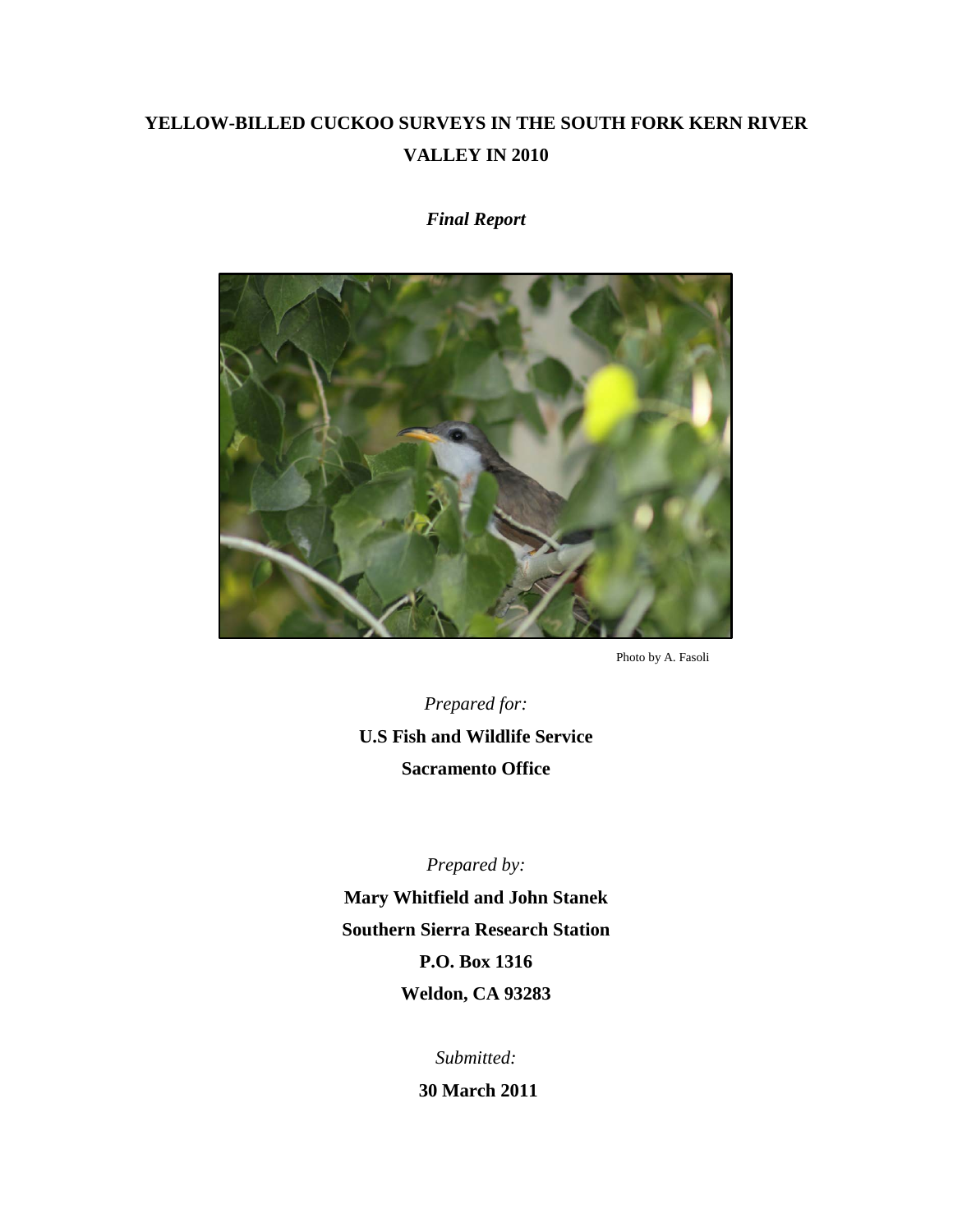## **Executive Summary**

In 2010, we conducted comprehensive surveys for Yellow-billed Cuckoos in riparian habitat along the South Fork of the Kern River in the Kern River Valley, CA. We had a total of 71 detections, across four survey periods during the Yellow-billed Cuckoo breeding season (mid-June to mid-August). The majority of our detections (68 of the 71) were on the South Fork Wildlife Area, which is located at the west end of the South Fork Kern River where it enters Lake Isabella. We had 3 detections at the Kern River Preserve and no detections at the Canebrake Ecological Reserve.

\_\_\_\_\_\_\_\_\_\_\_\_\_\_\_\_\_\_\_\_\_\_\_\_\_\_\_\_\_\_\_\_\_\_\_\_\_\_\_\_\_\_\_\_\_\_\_\_\_\_\_\_\_\_\_\_\_\_\_\_\_\_\_\_\_\_\_\_\_\_\_\_\_\_\_\_\_\_\_\_\_\_\_\_\_\_\_\_\_\_

The South Fork Kern River Valley continues to be an important area for breeding Yellow-billed Cuckoos. Because local cuckoo populations fluctuate drastically from one year to the next, continued surveys are vital to understanding its use by Yellow-billed cuckoo populations. The SFKRV presents a unique opportunity to better understand the habitat characteristics that promote cuckoo occupancy within a relatively small geographic area. Lake Isabella water levels appear to influence local Yellow-billed Cuckoo distribution and numbers, but the exact mechanism (habitat structure, food, availability of nest sites, etc.) by which this occurs remains unclear.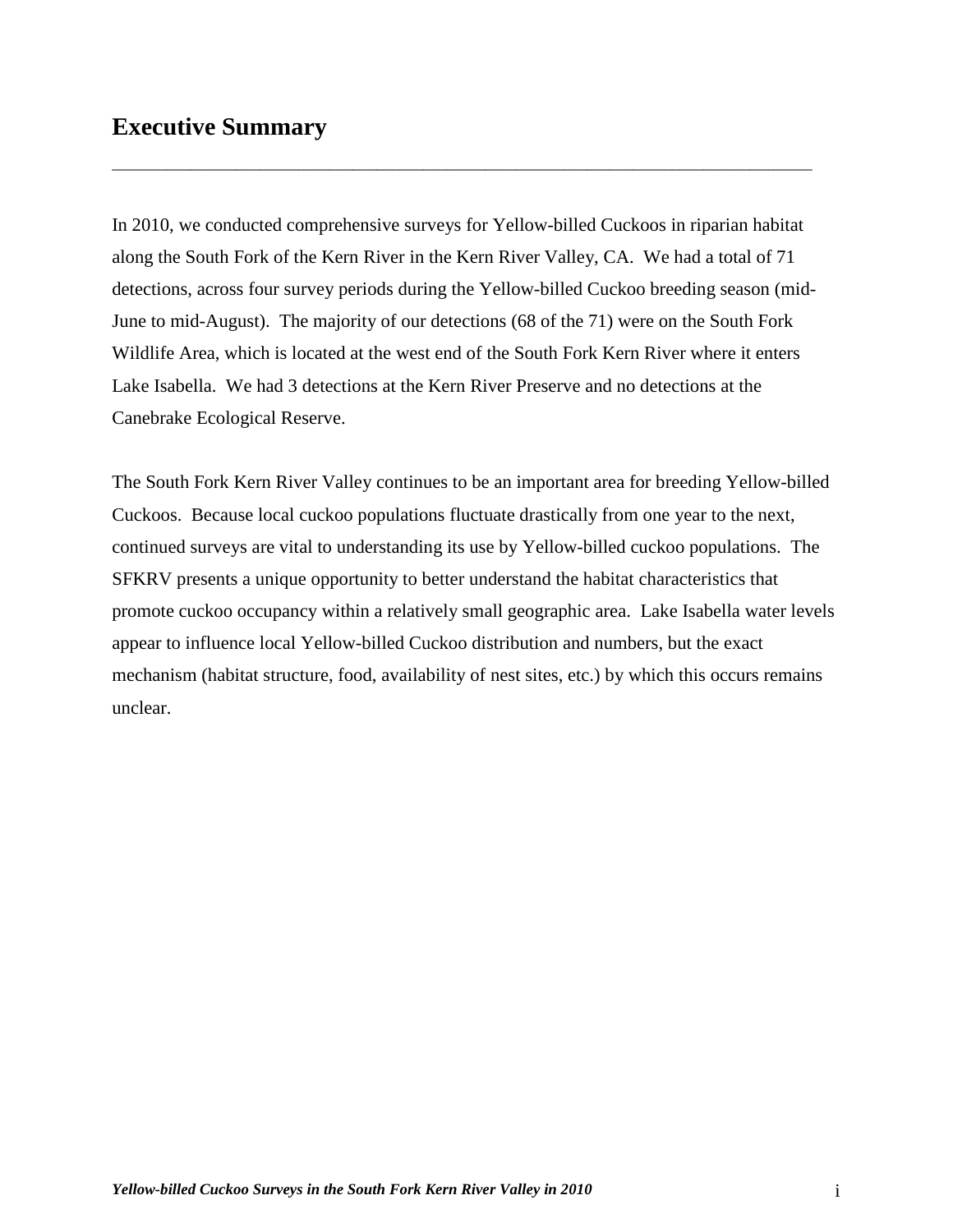| <b>Executive Summary</b>               | $\mathbf{1}$ |
|----------------------------------------|--------------|
| <b>Yellow-billed Cuckoo Surveys</b>    |              |
| Introduction                           | $\mathbf{1}$ |
| Methods                                | 3            |
| Results                                | 8            |
| Discussion                             | 12           |
| <b>Conclusions and Recommendations</b> | 14           |
| Literature Cited                       | 15           |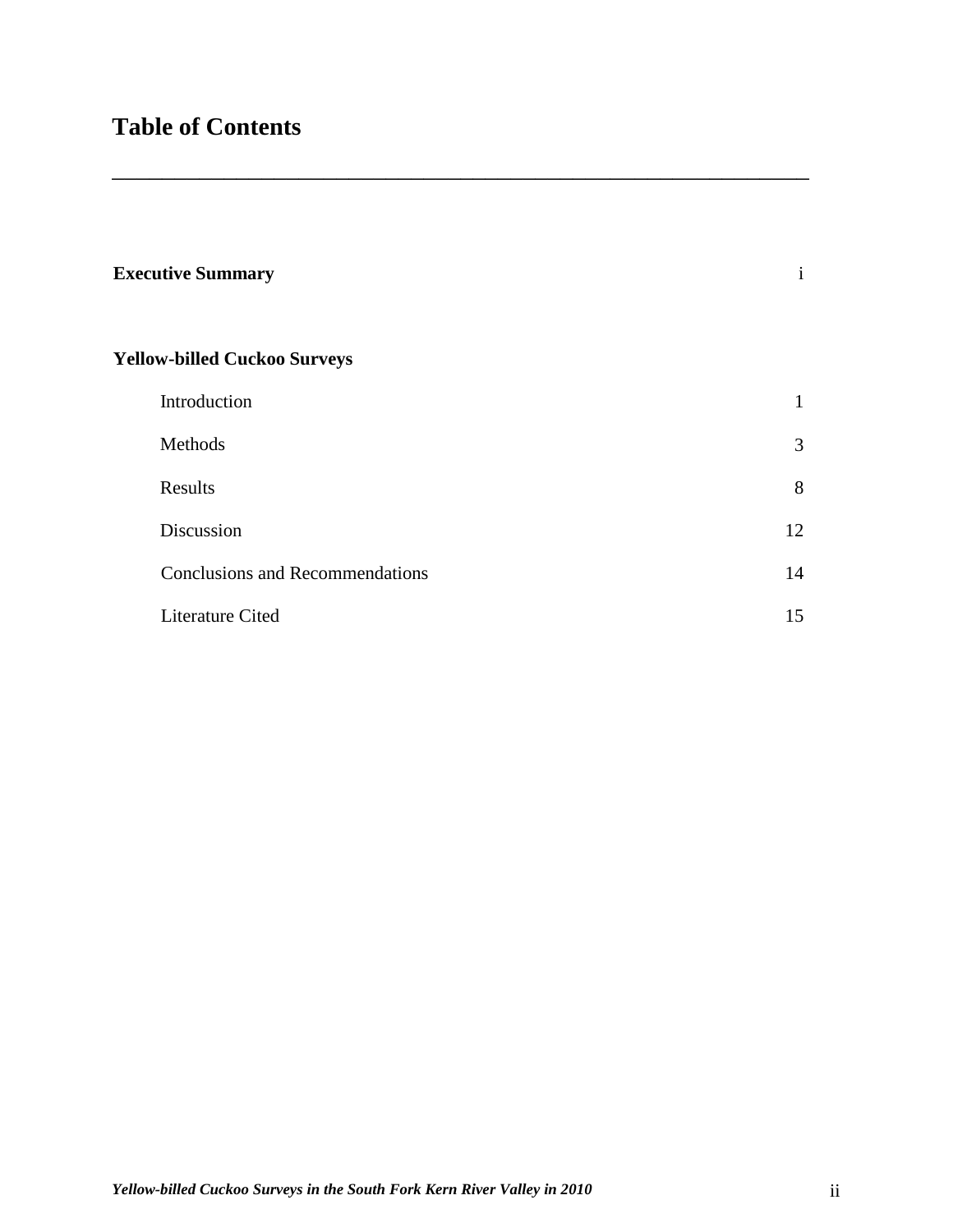# **List of Tables**

| <b>Table 1.</b> Estimated number of breeding Yellow-billed Cuckoo pairs in the Kern<br>River Valley from 1985-2000.                                    | $\overline{2}$ |
|--------------------------------------------------------------------------------------------------------------------------------------------------------|----------------|
| <b>Table 2.</b> Number of Yellow-billed Cuckoo detections (cuckoos detected $\leq$ 300 m<br>apart) for each survey period in 2009.                     | 8              |
| <b>Table 3.</b> Number of Yellow-billed Cuckoo detections (cuckoos detected $\leq$ 300 m<br>apart) at each survey area for each survey period in 2009. | 10             |
| <b>Table 4.</b> Detection probabilities for Yellow-billed Cuckoos for each survey period in<br>2008 and 2009.                                          | 11             |
| Table 5. Occupancy estimates for Yellow-billed Cuckoos for each survey area in<br>2008 and 2009.                                                       | 11             |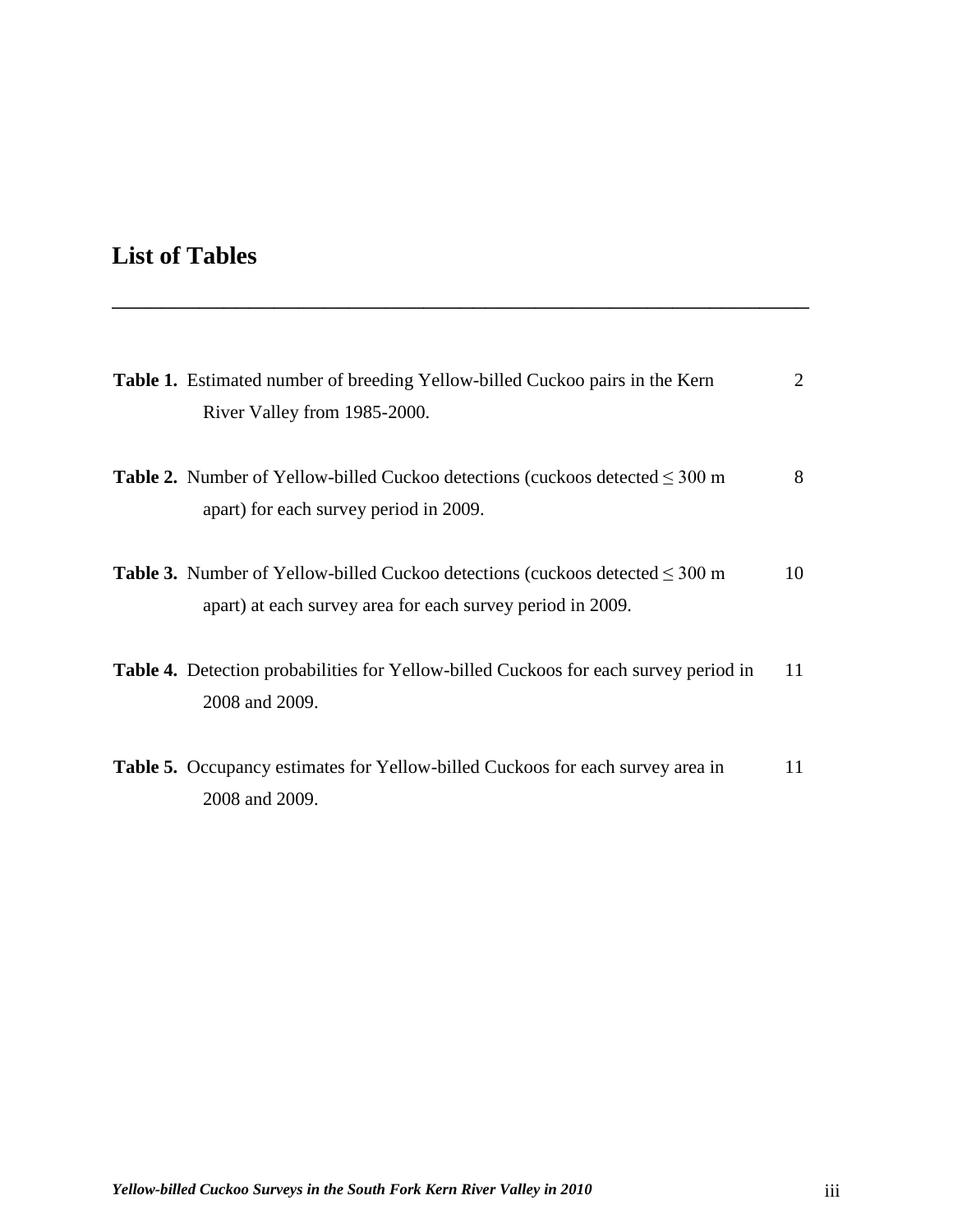# **List of Figures**

| <b>Figure 1.</b> Yellow-billed Cuckoo survey areas in the South Fork Kern River     | $\overline{4}$ |
|-------------------------------------------------------------------------------------|----------------|
| Valley, Kern County, California in 2009.                                            |                |
|                                                                                     |                |
| <b>Figure 2.</b> Yellow-billed Cuckoo survey points at the South Fork Wildlife      | 6              |
| Area, Kern River Preserve, and Canebrake Ecological Reserve                         |                |
| in the Kern River Valley, Kern County, California in 2009.                          |                |
|                                                                                     |                |
| <b>Figure 3.</b> Yellow-billed Cuckoo detections at the South Fork Wildlife Area,   | 9              |
| Kern River Preserve, and Canebrake Ecological Reserve in the                        |                |
| Kern River Valley, Kern County, California in 2009.                                 |                |
|                                                                                     |                |
| <b>Figure</b> 4. Number of Yellow-billed Cuckoo detections (cuckoos detected $\geq$ | 10             |
| 300 m apart) for each survey period in 2008 and 2009.                               |                |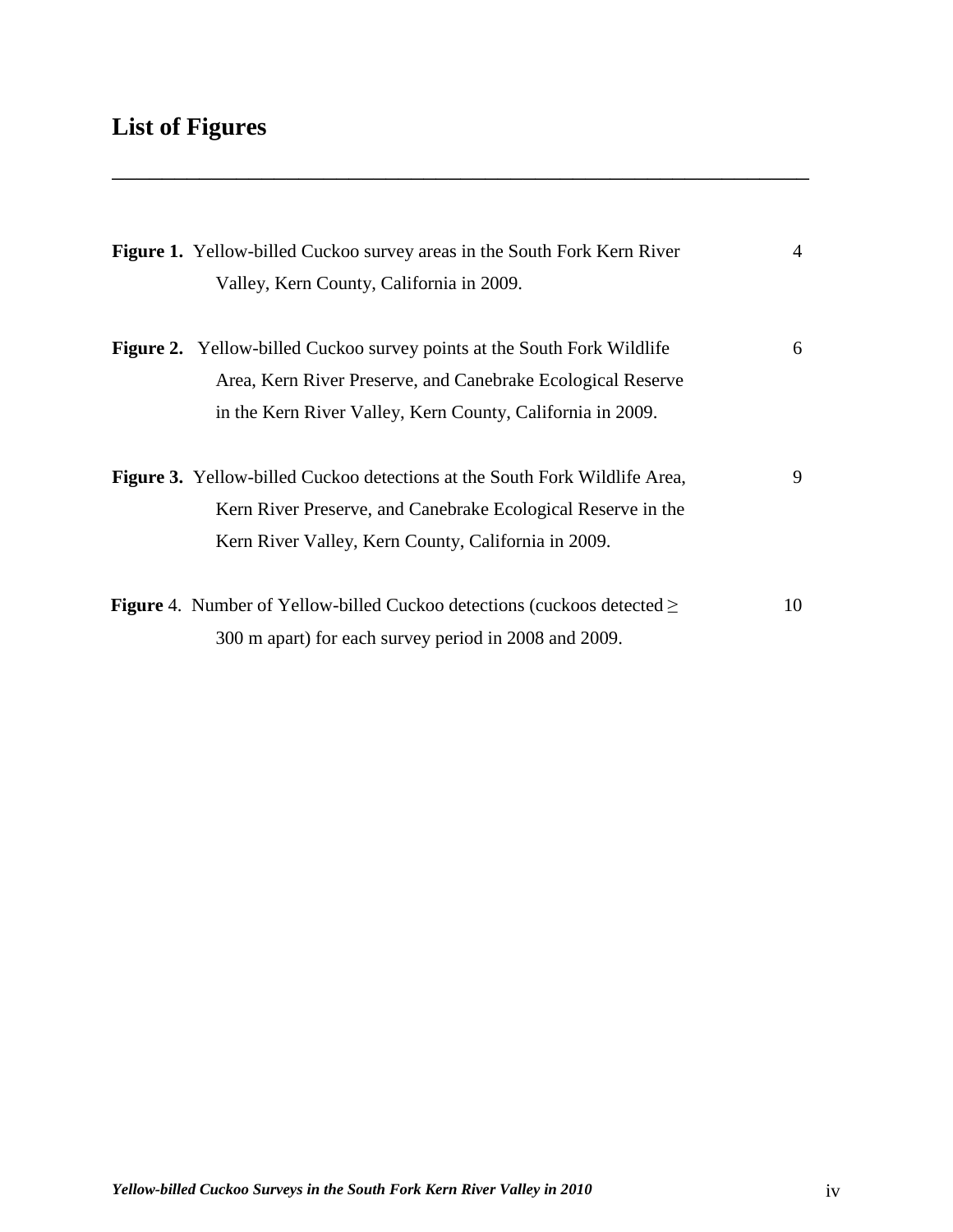# **List of Appendices**

**Appendix A.** Summary of survey dates, surveyors, and Yellow-billed Cuckoo detections in 2010. 17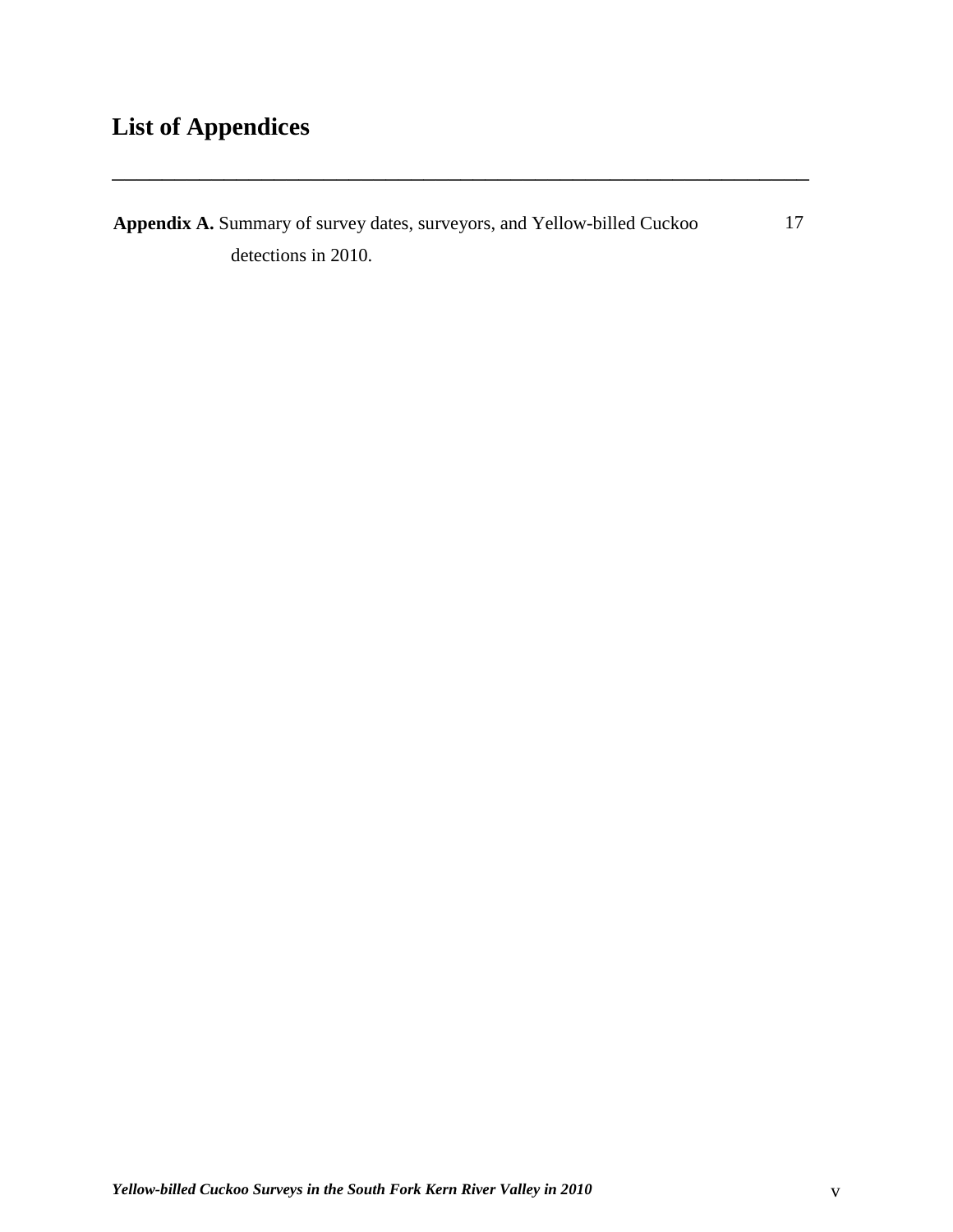#### **INTRODUCTION**

The Yellow-billed Cuckoo (*Coccyzus americanus*) is a neotropical migrant that historically bred throughout most of the continuous United States (Hughes 1999). In the western U.S., Yellowbilled Cuckoo range and population numbers have declined dramatically during the past 100 years and the cuckoo has been nearly extirpated from much of its historic range (including Washington, Oregon, Idaho, and Nevada) (Laymon and Halterman 1987, Hughes 1999). These declines are largely attributed to loss of riparian habitat and have resulted in interest by state and federal agencies, and private conservation organizations to monitor western populations. In turn, the Yellow-Billed Cuckoo has been listed as: (1) endangered by the California Department of Fish and Game; (2) a Species of Special Concern by the Arizona Game and Fish Department; (3) a sensitive species by the U.S. Forest Service; and (4) a candidate for Federal Endangered Status by the U.S. Fish and Wildlife Service.

**\_\_\_\_\_\_\_\_\_\_\_\_\_\_\_\_\_\_\_\_\_\_\_\_\_\_\_\_\_\_\_\_\_\_\_\_\_\_\_\_\_\_\_\_\_\_\_\_\_\_\_\_\_\_\_\_\_\_\_\_\_\_\_\_\_\_\_\_\_\_\_\_\_\_\_**

Once considered a common breeder in California, the Yellow-billed Cuckoo suffered severe population reduction (Grinnell and Miller 1944) by 1940 and in 1987 was estimated to occupy only 30 percent of its historical range (Laymon and Halterman 1987a). California statewide surveys conducted in 1977 (Gaines and Laymon 1984), 1986/1987 (Laymon and Halterman 1987b), and 1999 (Halterman et. al 2001) found Yellow-billed Cuckoo populations were concentrated mostly along the Sacramento River from Red Bluff to Colusa, along the South Fork of the Kern River, and portions of the Lower Colorado River. Population estimates on the Sacramento and Kern Rivers from the 1999 surveys were similar to those of the 1986/1987 surveys, but lower when compared to the 1977 survey. The populations on the Lower Colorado River appeared to suffer severe declines in the 12 years from the 1986/87 to the 1999 surveys, but have increased since then (McNeil et al. 2011). The Kern and Sacramento Rivers contain riparian habitat characterized by high canopy cover, fairly extensive understory, and structural diversity, characteristics thought to be important of Yellow-billed Cuckoo breeding habitat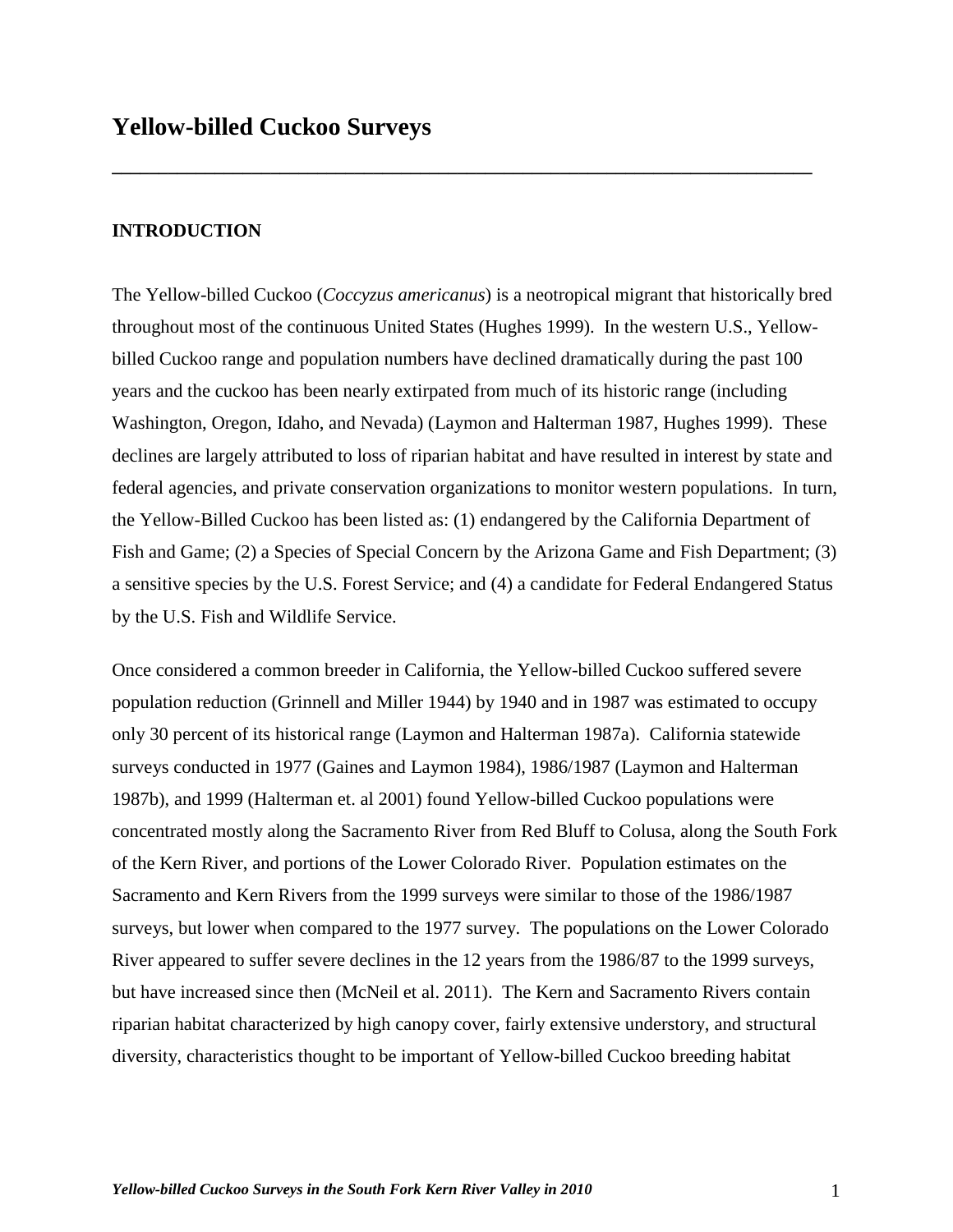(Laymon and Halterman 1989, Halterman 1991). These features may be largely responsible for the continued use of these sites by breeding cuckoos.

Research on the South Fork of the Kern River in California began in 1985 and continued for 18 years (Laymon and Halterman 1985, 1986, 1990; Laymon and

Whitfield 1988; Laymon, et al. 1989, Laymon et al. 1997, Laymon and Williams 1999, 2002). This research was comprised of population estimates, breeding ecology, and cuckoo habitat associations. The estimated number of breeding pairs for each year fluctuated considerably over this time period with a low of three breeding pairs in 1987 and 1988 and a high of 24 pairs in 1992 (Table 1). These drastic changes over short temporal scales make it difficult to predict local Kern River populations from year to year. Before 2008, no surveys had been conducted on the Kern River since 2004.

During the 2008, 2009 and 2010 summer seasons, we conducted presence/absence surveys for Yellow-billed Cuckoos within the South Fork of the Kern River in the Kern River Valley, CA. Because cuckoos exhibit little territoriality, have large overlapping home ranges, and are quiet, secretive birds, it is difficult to accurately estimate their populations (Hughes 1999,

Halterman 2002). The Southern Sierra Research Station (SSRS) conducted comprehensive, repeatable surveys for Yellow-billed Cuckoos in all potentially suitable, riparian habitat within the South Fork of the Kern River. This report includes survey results of the South Fork Wildlife Area (SFWA), and Audubon California's Kern River Preserve (KRP). These data can be compared with past survey results and are essential in developing an effective management plan for the Yellow-billed Cuckoo.

| Cuckoo pairs in the Kern |                  |  |  |  |  |  |  |
|--------------------------|------------------|--|--|--|--|--|--|
| River Valley from 1985-  |                  |  |  |  |  |  |  |
| 2000.                    |                  |  |  |  |  |  |  |
| <b>YEAR</b>              | <b>Estimated</b> |  |  |  |  |  |  |
|                          | No. pairs        |  |  |  |  |  |  |
| 1985                     | 9                |  |  |  |  |  |  |
| 1986                     | 9                |  |  |  |  |  |  |
| 1987                     | 3                |  |  |  |  |  |  |
| 1988                     | 3                |  |  |  |  |  |  |
| 1989                     | 6                |  |  |  |  |  |  |
| 1990                     | $\overline{2}$   |  |  |  |  |  |  |
| 1991                     | 12               |  |  |  |  |  |  |
| 1992                     | 24               |  |  |  |  |  |  |
| 1993                     | 19               |  |  |  |  |  |  |
| 1994                     | 19               |  |  |  |  |  |  |
| 1995                     | 13               |  |  |  |  |  |  |
| 1996                     | 14               |  |  |  |  |  |  |
| 1997                     | 5                |  |  |  |  |  |  |
| 1998                     | 10               |  |  |  |  |  |  |
| 1999                     | 8                |  |  |  |  |  |  |
| 2000                     | 12               |  |  |  |  |  |  |

Table 1. Estimated number of breeding Yellow-billed

*Yellow-billed Cuckoo Surveys in the South Fork Kern River Valley in 2010* 2008 2010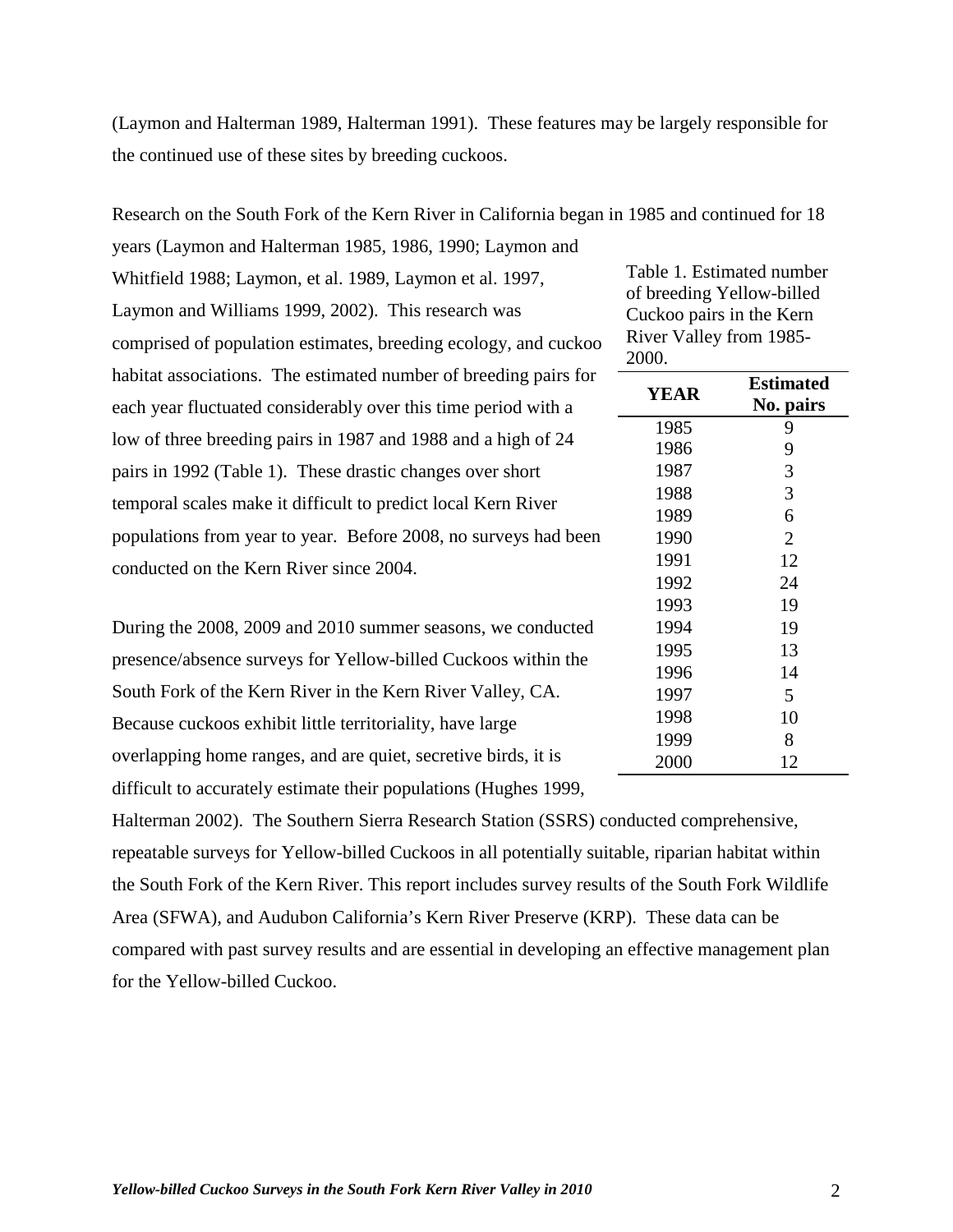#### **METHODS**

#### *Study Area*

The South Fork Kern River Valley (SFKRV) is located in south-central California in northern Kern County, in the southern foothills of the Sierra Nevada mountain range (Figure 1). The valley is characterized by mixed land-use of grazing/pasture, agriculture, human development, and native riparian forest. The study area we surveyed included the Audubon California's Kern River Preserve (KRP),and the U.S. Forest Service South Fork Wildlife Area (SFWA) located within the South Fork of the Kern River Valley, CA (Figure 1). The 3,300 acre riparian forest in the South Fork Kern River Valley is one of the largest remaining contiguous tracts of riparian habitat in California and one of the best remaining examples of a native deciduous riparian system in California. Populations of a number of bird species of concern are found on the South Fork Kern. Twelve of the 17 riparian focal species listed in the Riparian Habitat Joint Venture's (RHJV) bird conservation plan breed there, including the federally listed endangered Southwestern Willow Flycatcher, the California listed endangered Yellow-billed Cuckoo, the California Species of concern Tri-colored Blackbird, and the California species of concern, Yellow Warbler. The significance of this riparian habitat has led to its being named a Portfolio site by the RHJV.

Riparian vegetation in the South Fork Kern River Valley is dominated by red willow (*Salix laevigata*), Goodding's black willow (*Salix gooddingii*), Fremont cottonwood (*Populus fremontii*), and a variety of understory plants such as mule fat (*Baccharis salicifolia*), mugwort (*Artemisia douglasiana*), and hoary nettle (*Urtica dioica* ssp. *holosericea*). The forest also contains open areas of mule fat and hoary nettle, and marshes dominated by cattails (*Typha* spp*.*), broad fruited bur-reed (*Sparganium auricarnum*), and tules (*Schoenoplectus* spp*.*).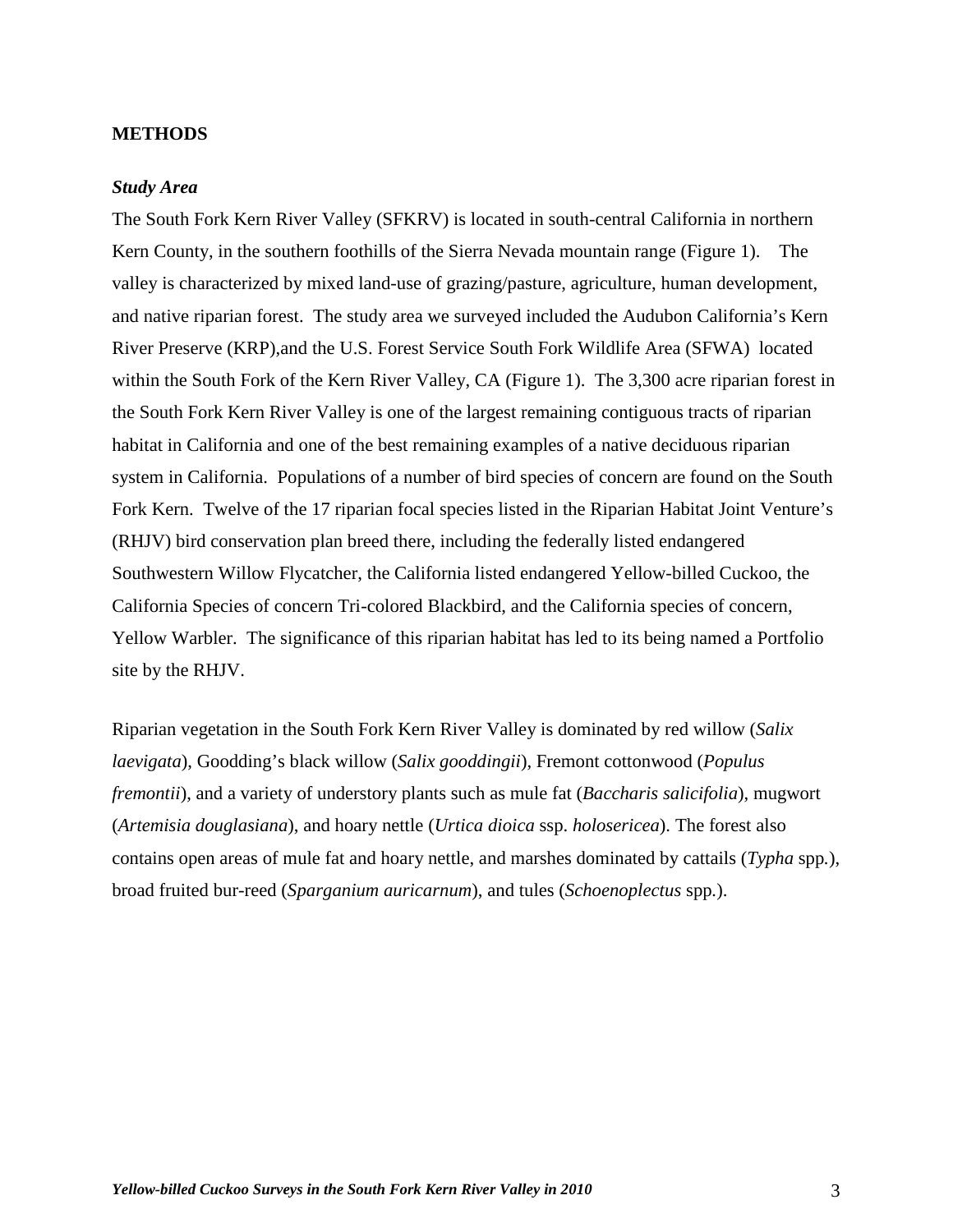

 **Figure 1. Yellow-billed Cuckoo survey areas in the South Fork Kern River Valley, Kern Co., California in 2010.**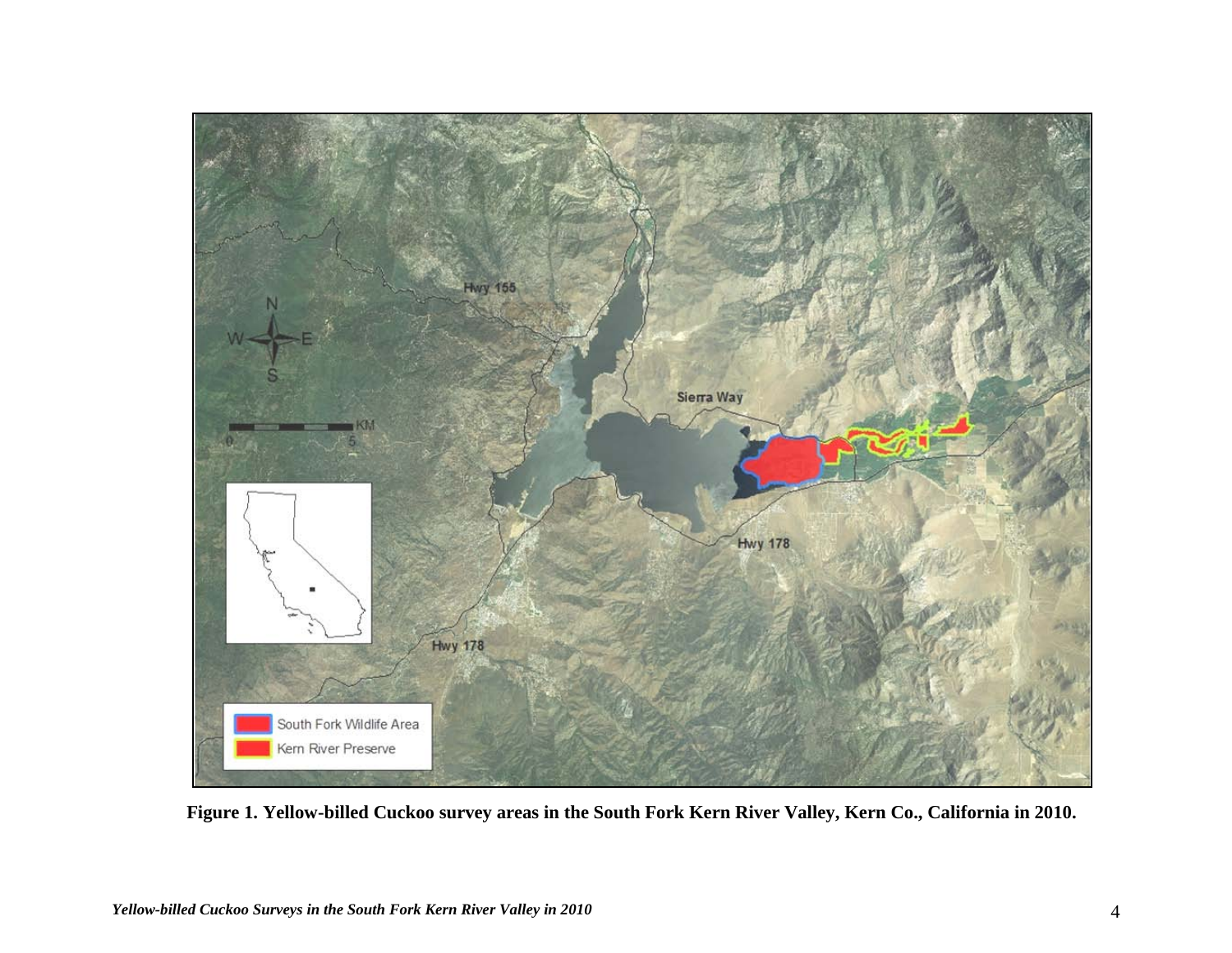#### *Surveys*

We followed the standardized Halterman et al. (2008) Yellow-billed Cuckoo survey protocol. Prior to surveying, we plotted survey points on aerial photos and assigned GPS locations (UTM's) to all points. We plotted survey points every 100 meters along the edge of or within suitable habitat. Points were no farther than 15 m from forest edge and plotted in transect lines through habitat when it exceeded 200m in width (Figure 2). In 2009 and 2010, we expanded surveys from 2008 to include locations west of Patterson Lane, along the eastern edge of Lake Isabella (Figure 2).

We performed four complete surveys corresponding to recommended survey periods 1-4 (Halterman et al. 2008) at each site during the field season (mid June to mid August). We spaced surveys 12 to 20 days apart and all surveys took place between sunrise and 1200. Surveys were not conducted if winds exceed 8 mph, or if it was raining hard enough to make hearing difficult.

We used call-playback techniques for all surveys. We broadcast a "kowlp" call using a portable MP3 player attached to a small portable speaker powerful enough to broadcast the call approximately 100 m through vegetation. We arrived at the survey point and waited one minute to listen for unsolicited cuckoo calls (i.e., cuckoos that may be calling before broadcast of the calls). After the initial listening period, we broadcast five "kowlp" calls, spaced 1 minute apart. In the minute between calls, we listened and watched carefully for cuckoos. After the fifth and final "kowlp" we listened and watched an additional minute.

When we detected a cuckoo at a survey point, the broadcast was terminated. The UTM coordinates, time of detection, estimated distance and compass direction to the cuckoo, type of vocalization, and behavior were recorded on standardized data forms (modified from Halterman et al. 2008). We moved 300 m from the point of the cuckoo detection before conducting the next broadcast to avoid detecting the same cuckoo. All observations regarding individual movements, and possible detection of the same individual were recorded under the comment section of the datasheet.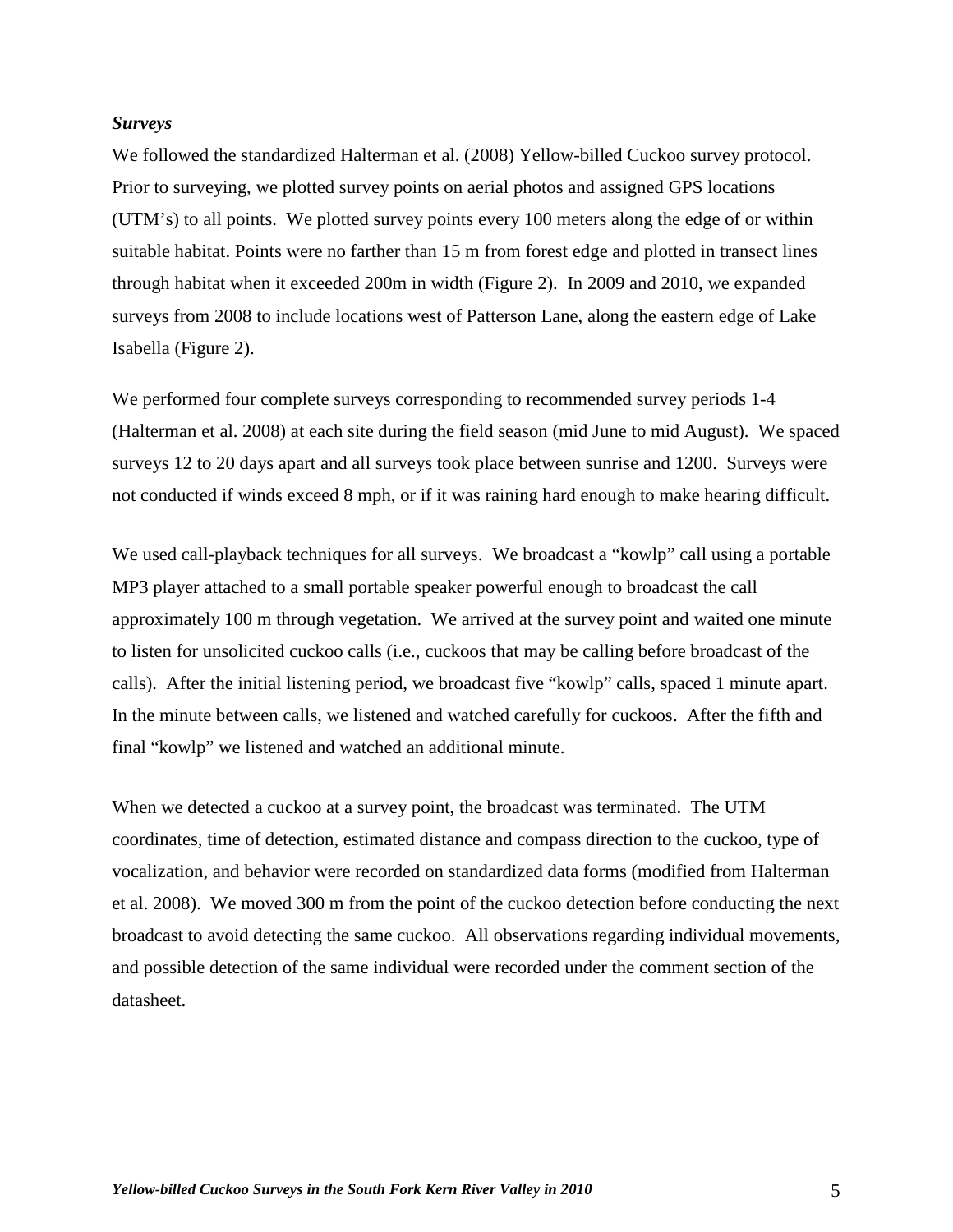

 **Figure 2. Yellow-billed Cuckoo survey points at the South Fork Wildlife Area and Kern River Preserve in Kern River Valley, Kern Co., California in 2010.**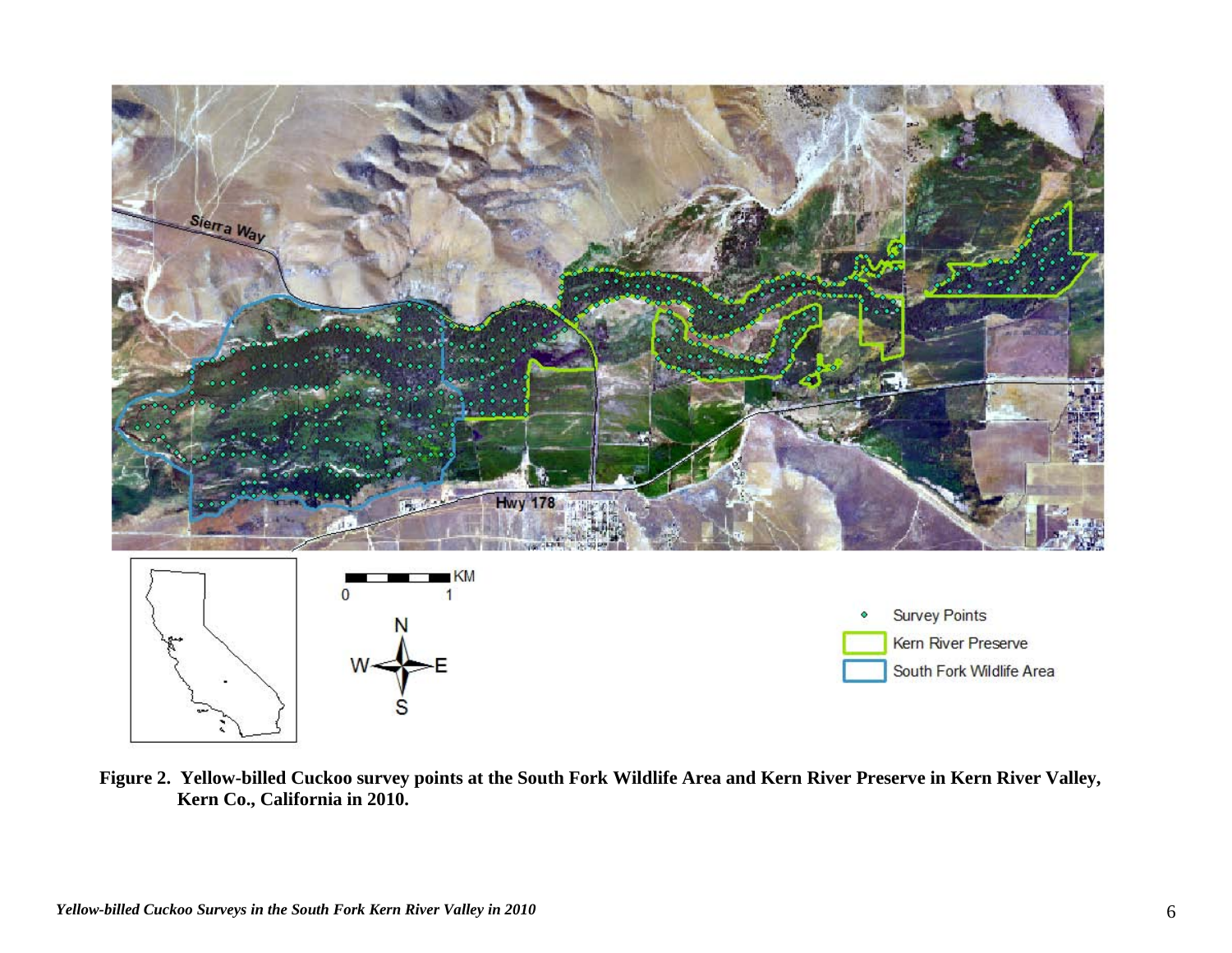For data interpretation and based on suggestions by Halterman et al. (2008), we classified a "detection" as any cuckoo detected at least 300 m apart during the same survey period.

#### *Occupancy Analyses*

We evaluated the application of Yellow-billed Cuckoo survey data to the most recent statistical advances in occupancy modeling (MacKenzie et al. 2005). Recent advances in statistical techniques based on presence-absence data use probabilistic arguments to derive probability of detection when it is <1 and to provide a model and likelihood-based method for estimating proportion of sites occupied. The sampling method consists of recording cuckoo detections or non-detections on multiple visits to sites during the season when a species is detectable. This establishes a detection history for each site which is used to generate probability of detection estimates, which can be used to account for individuals present, but never detected. We performed this analysis using the software program PRESENCE (URL: http://www.mbrpwrc.usgs.gov/software.html). With these statistical techniques, we can model underlying variation in cuckoo occupancy within and between sites, and if surveys are continued in future years, within and between years. Currently, these analyses are a preliminary step in obtaining probability of detection and occupancy estimates which can easily be compared from year to year. Ultimately, with the future collection of habitat data, these applications could help us to better understand what habitat characteristics promote Yellow-billed Cuckoo occupancy.

#### *Nest Searching*

Although nest searching was not a primary objective of this study, we did note all nesting activity observed while surveying. We devoted some time to nest searching at the SFWA. Nest searching was done with two to three people working together and triangulating on vocalizations, which often occur at the nest. We attempted to maintain a minimum of 30 m distance from the area we suspected contained the nest. If a cuckoo began giving alarm calls (a soft "knockknock-knock"), we left the area immediately and returned later (at least several hours) to resume searching. When we found a nest, we marked the GPS location a minimum of 10 m from the nest to avoid undue disturbance. A more accurate reading was taken later when the nest was inactive.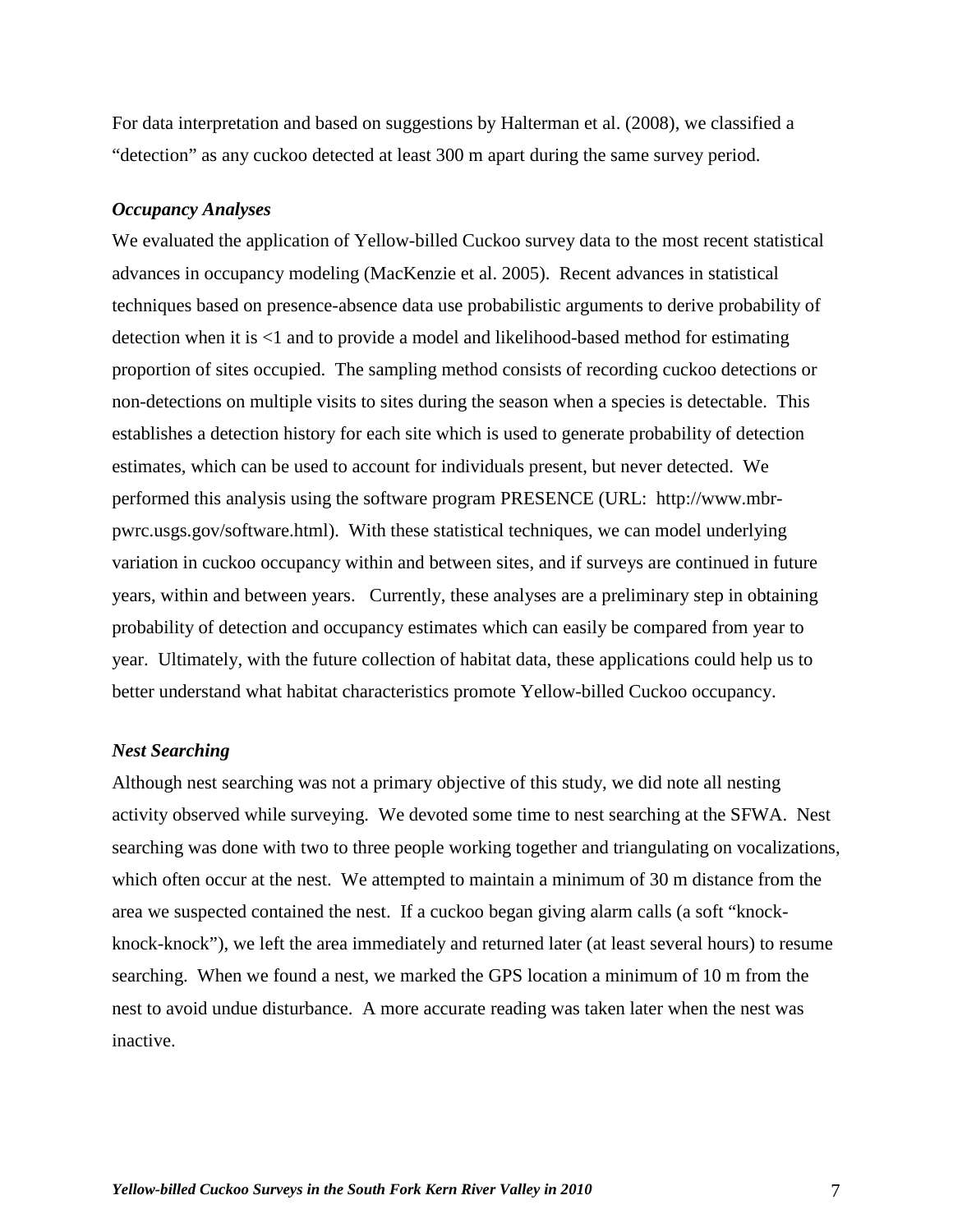#### **RESULTS**

We completed four surveys at all sites from 15 June to 10 August, 2010 for a total of 54 survey days and 286 survey hours. We had a total of 71 detections across all survey periods and sites in the South Fork Kern River Valley in 2010 (Table 2, Figure 3). Unlike in 2008, when we detected a high number of cuckoos only during the second survey period, we detected high numbers of Yellow-billed Cuckoos during the second, third, and fourth survey periods in 2010 (Table 2, Figure 4). In 2009, we detected 21 yellow-billed cuckoos in the second period, only slightly up

Table 2. Number of Yellow-billed Cuckoo detections (cuckoos detected ≤ 300 m apart) for each survey period in 2010.

| Survey<br>Period            | Survey dates            | Number<br>YBCU<br>detections |
|-----------------------------|-------------------------|------------------------------|
| 1                           | $15$ June $-26$ June    | 14                           |
| $\mathcal{D}_{\mathcal{L}}$ | $30$ June $-10$ July    | 20                           |
| 3                           | $14$ July $- 24$ July   | 20                           |
| $\overline{4}$              | $30$ July $-10$ Aug     | 17                           |
|                             | <b>Total Detections</b> | 71                           |

from the 20 detections in the second period of 2008. We detected the lowest number of cuckoos during the first period which corresponds to when cuckoos first arrive and begin establishing nest sites (Halterman et al. 2008) and when cuckoos may also be less responsive to call broadcast.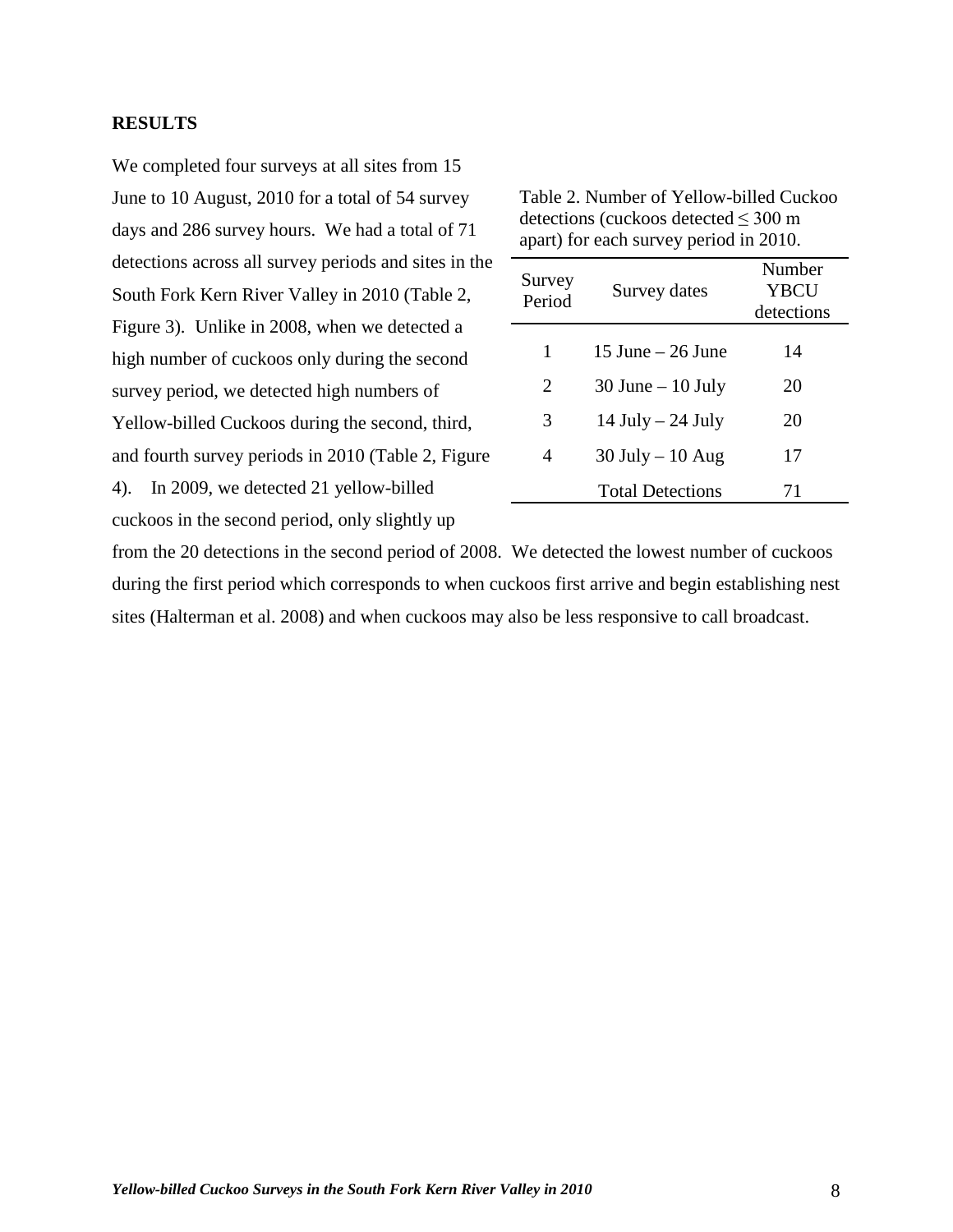

 **Figure 3. Yellow-billed Cuckoo detections at the South Fork Wildlife Area and Kern River Preserve in the Kern River Valley, Kern Co., California in 2010.**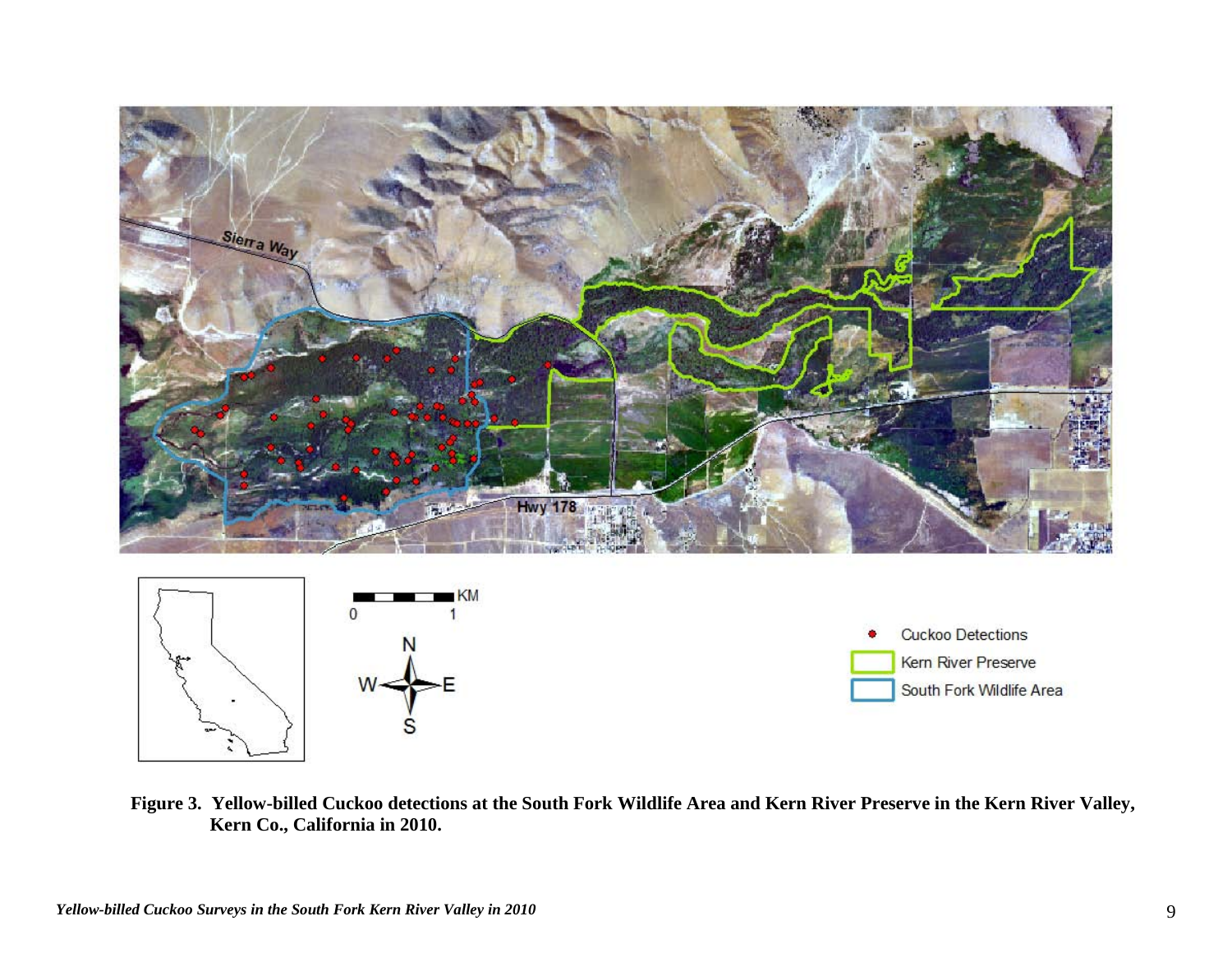

 **Figure 4. Number of Yellow-billed Cuckoo detections (Cuckoos detected ≥ 300 m apart) for each survey period in 2008 and 2009.**

We detected the majority of cuckoos at the SFWA (Table 3, Figure 3). Throughout the complete 2010 survey season, we had three detections outside of the SFWA on the KRP, less than the 11 from 2009, but the same as 2008.

|                             | No. cuckoo detections |                   |      |          |       |
|-----------------------------|-----------------------|-------------------|------|----------|-------|
| Survey Area                 | Period 1              | Period 2 Period 3 |      | Period 4 | Total |
| Kern River<br>Preserve      |                       |                   | $-1$ |          | 3     |
| South Fork<br>Wildlife Area | 14                    | 19                | 19   | 16       | 68    |
|                             |                       |                   |      |          |       |

| Table 3. Number of Yellow-billed Cuckoo detections (Cuckoos detected ≥ |
|------------------------------------------------------------------------|
| 300 m apart) at each survey area for each survey period in 2010.       |

### *Nests*

In mid to late July, we spent approximately seven personnel days searching for Yellow-billed Cuckoo nests. We found one confirmed cuckoo nest and one potential nest, all located at the SFWA. The confirmed nest was active when found, but of indeterminable fate.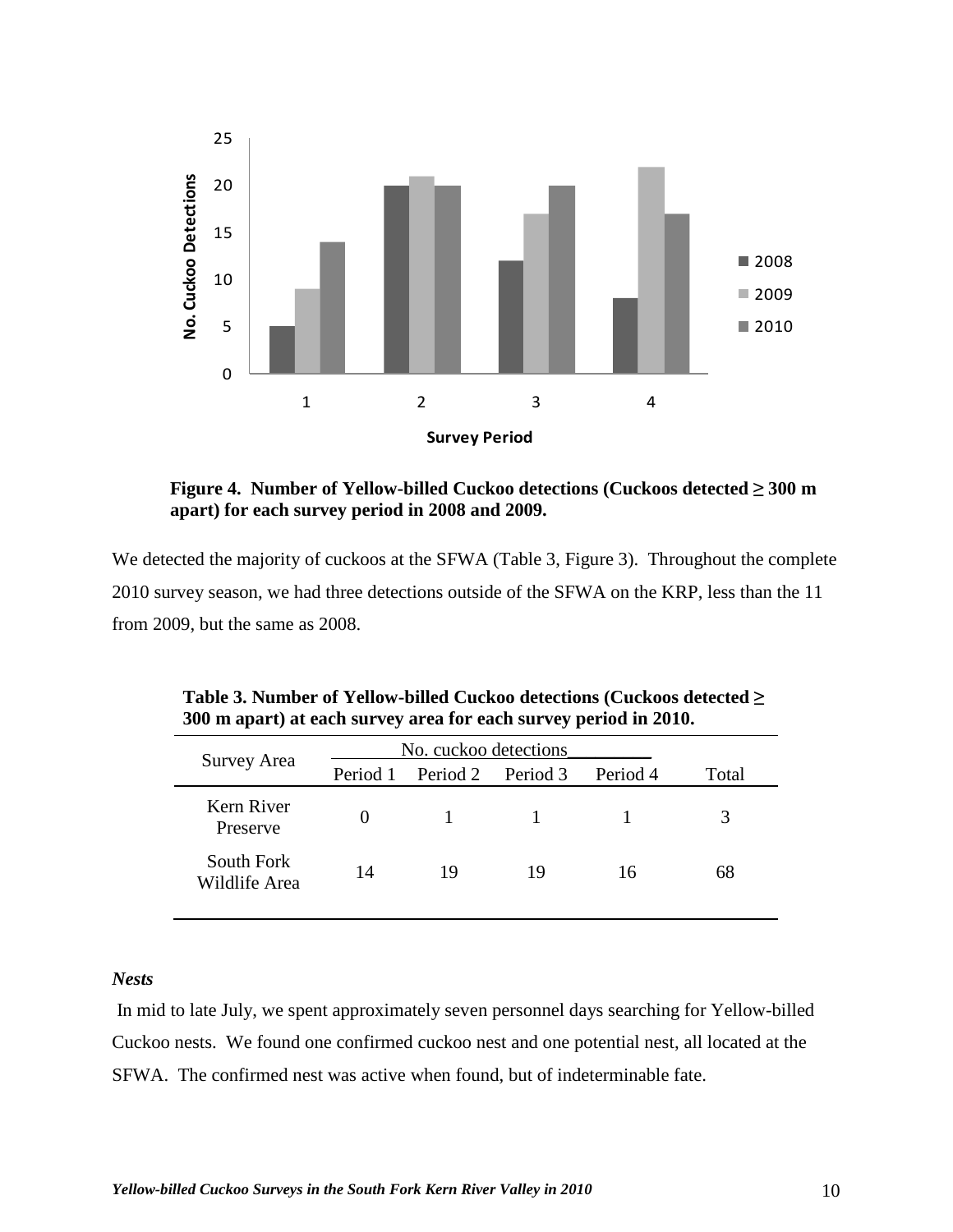#### *Occupancy Analysis*

Using the Program PRESENCE, we obtained probability of detection estimates for each survey period (Table 4). Our detection estimates were different from 2008 and 2009. In general, they were more stable throughout the four survey periods than in 2008 or 2009. Probability of detection was consistently high for the second survey period for all three years, although it was the highest for period four in 2009. In addition, our estimates of the proportion of the area occupied for the SFWA and KRP were less in 2010 when compared to 2009, but not significantly so (Table 5). As expected from naïve detection numbers (not accounting for probability of detection), occupancy was highest at the South Fork Wildlife Area. Our overall estimate of proportion of sites occupied for all area surveyed was 0.53 in 2010, similar to 0.54 in 2009.

| each survey period in 2008, 2009 and 2010. |            |                               |            |  |  |  |  |  |  |
|--------------------------------------------|------------|-------------------------------|------------|--|--|--|--|--|--|
|                                            |            | Probability of detection (SE) |            |  |  |  |  |  |  |
| <b>Survey Period</b>                       | 2008       | 2009                          | 2010       |  |  |  |  |  |  |
|                                            | 0.35(0.13) | 0.44(0.12)                    | 0.62(0.12) |  |  |  |  |  |  |
| $\mathcal{D}_{\mathcal{L}}$                | 0.83(0.11) | 0.71(0.11)                    | 0.74(0.11) |  |  |  |  |  |  |
| 3                                          | 0.49(0.13) | 0.60(0.12)                    | 0.67(0.11) |  |  |  |  |  |  |
| 4                                          | 0.49(0.13) | 0.82(0.09)                    | 0.61(0.12) |  |  |  |  |  |  |

**Table 4. Detection probabilities for Yellow-billed Cuckoos for each survey period in 2008, 2009 and 2010.**

**Table 5. Occupancy estimates for Yellow-billed Cuckoos for each survey site in 2008, 2009 and 2010.**

| <b>Survey Site</b> | Occupancy estimate (SE) |            |            |  |  |  |  |
|--------------------|-------------------------|------------|------------|--|--|--|--|
|                    | 2008                    | 2009       | 2010       |  |  |  |  |
| <b>SFWA</b>        | 0.75(0.10)              | 0.95(0.07) | 0.82(0.10) |  |  |  |  |
| <b>KRP</b>         | 0.14(0.09)              | 0.20(0.11) | 0.07(0.06) |  |  |  |  |
| <b>CER</b>         | 0.00                    | 0.00       | n/a        |  |  |  |  |
| All Sites          | 0.42(0.09)              | 0.54(0.09) | 0.53(0.09) |  |  |  |  |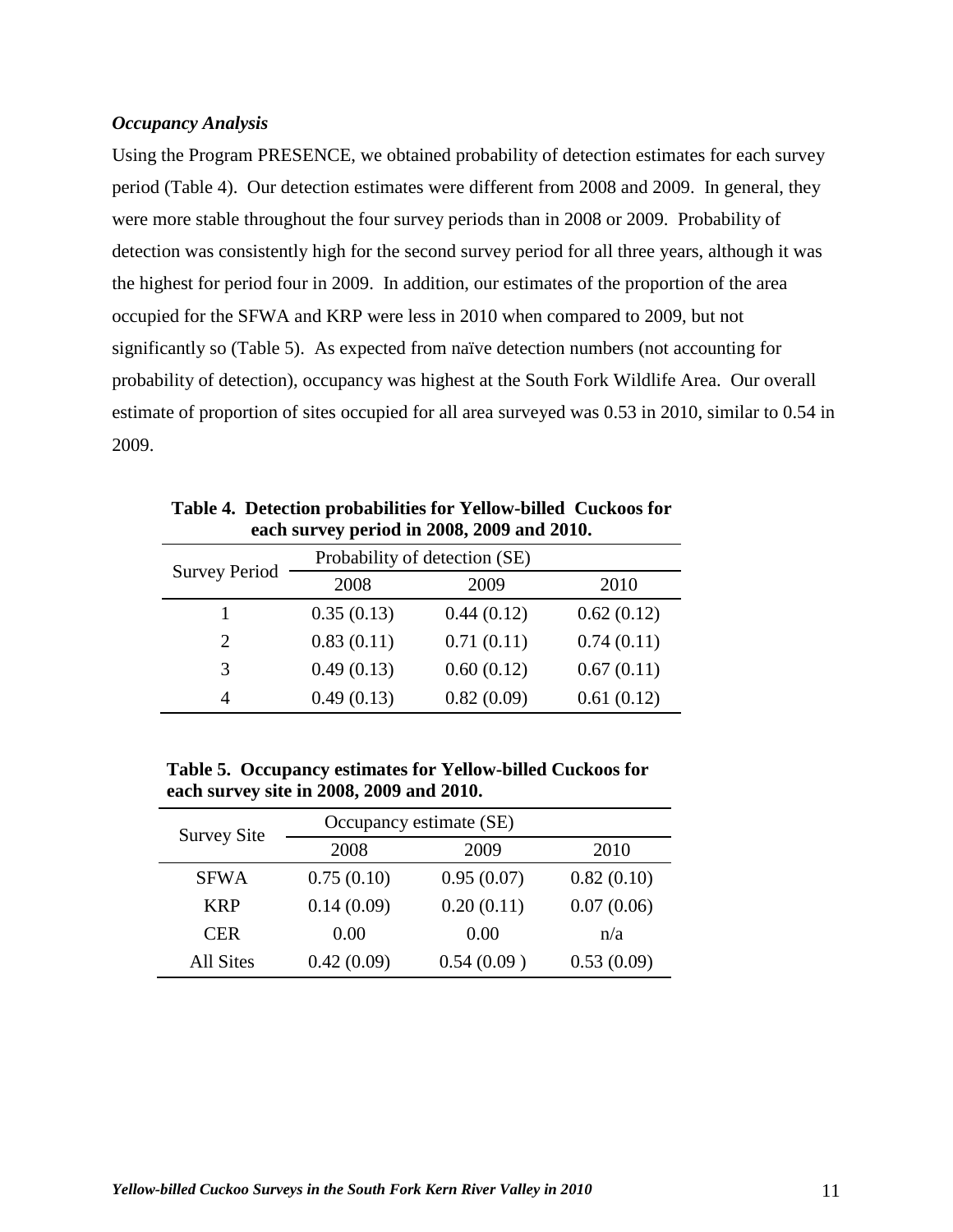#### **DISCUSSION**

The South Fork Kern River Valley (SFKRV) has had a relatively stable population of breeding Yellow-billed Cuckoos for the past three years. Although we are not able to provide precise estimates of the number of breeding pairs in the SFKRV, the high number of detections suggests there were a relatively high number of cuckoos, especially in the SFWA. Over the past three years, there were no discernible patterns in the number of detections by survey period. The relatively high number of detections in the second survey period was the only consistent pattern during the three years. The number of detections in 2010 was slightly higher than in 2009, but it is difficult to determine if this represents an increase in Yellow-billed Cuckoo numbers.

Due to differences in past survey methods and a lack of current reporting methodologies, interpretation of Yellow-billed Cuckoo survey results can be difficult. In the SFKRV, previous research reported the estimated number of breeding pairs. Since we did not conduct comprehensive nest searches, we cannot provide accurate estimates of pair numbers.

One potential method of estimating Yellow-billed Cuckoo pairs is using the number of detections during the second survey period which typically corresponds to the peak in breeding season activity. M. Halterman (personal communication) has suggested that the number of cuckoo detections during the second survey period may be the best estimate of the number of breeding pairs, especially at locations like the Kern River Valley, where the majority of potential habitat is surveyed. This, however, may not be a good method because it can lead to an overestimate of cuckoo numbers. Sometimes two or more Yellow-billed Cuckoos are detected at one station and are counted as two or more detections. These would be counted as two pairs, when in reality it was one pair. In addition, when survey routes are close together (i.e. <300m apart), you could detect the same cuckoos on different days from adjacent survey routes. This too would lead to an overestimate of the Yellow-billed Cuckoo population. If this method was used on our study, then one would conclude that the number of cuckoos was the same for all three years, despite other evidence that indicate there were less cuckoos in 2008 than in 2009 and 2010. In addition, the second survey period may not correspond to the peak in breeding activity at all sites and across all years and therefore is probably not be the best estimate by which to interpret survey results. Researchers are currently working to develop consistent methods for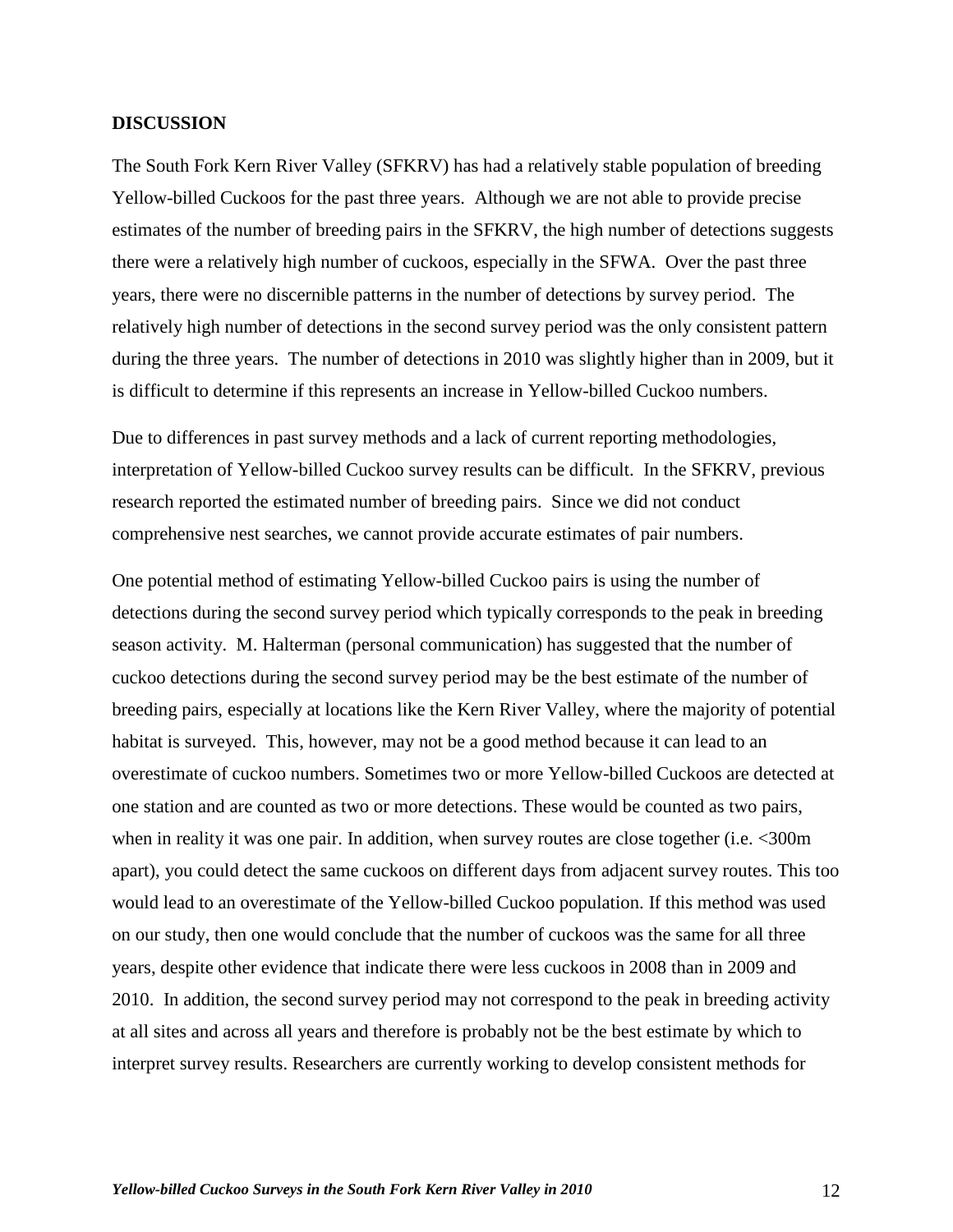data interpretation and reporting that will hopefully make accurate comparisons between sites and with previous and future data possible.

Another potential method to interpret survey results is to use occupancy estimates. Rather than reporting only the number of detections, occupancy estimates incorporate a probability of detection and therefore account for those individuals present but never detected, providing a more accurate and robust occupancy estimate. Occupancy estimates are more easily compared from year to year and help account for years when there are high numbers of detections outside the second survey period, as we documented in 2010.

We used occupancy modeling for our 2008 to 2010 survey data to provide estimates of probability of detection and proportion of the area occupied (occupancy). In 2010, the overall estimate of the proportion of area occupied by Yellow-billed Cuckoos along the South Fork Kern River was 0.53, the same as 2009 and slightly higher than the 2008 estimate of 0.42. By site, occupancy also increased at both the South Fork Wildlife Area and the Kern River Preserve from the 2008 estimates. Probability of detection estimates were higher in 2009 and 2010, meaning that Yellow-billed Cuckoos were more likely to be detected in 2009 and 2010 than in 2008. This suggests that there were more cuckoos in 2009 and 2010 than in 2008.

Estimates of occupancy and probability of detection are useful in two primary ways. Modeling of occupancy and detection allows for the inclusion of covariate information, which we could use to help understand differences across survey sites and over multiple years. In 2009 and 2010, it appears that over 50 % of the area we surveyed was classified as occupied while taking probability of detection into account. That leaves a large portion of riparian habitat in the South Fork unoccupied. Currently, we do not have a clear understanding of why much of the Kern River Preserve and all of Canebrake Ecological Reserve (for 2008 and 2009) were unoccupied by Yellow-billed Cuckoos. Future collection of habitat information and food distribution at either the local or landscape scale could help to explain this variation. In addition, covariate information could be included to help understand the differences in probability of detection from 2008 to 2010.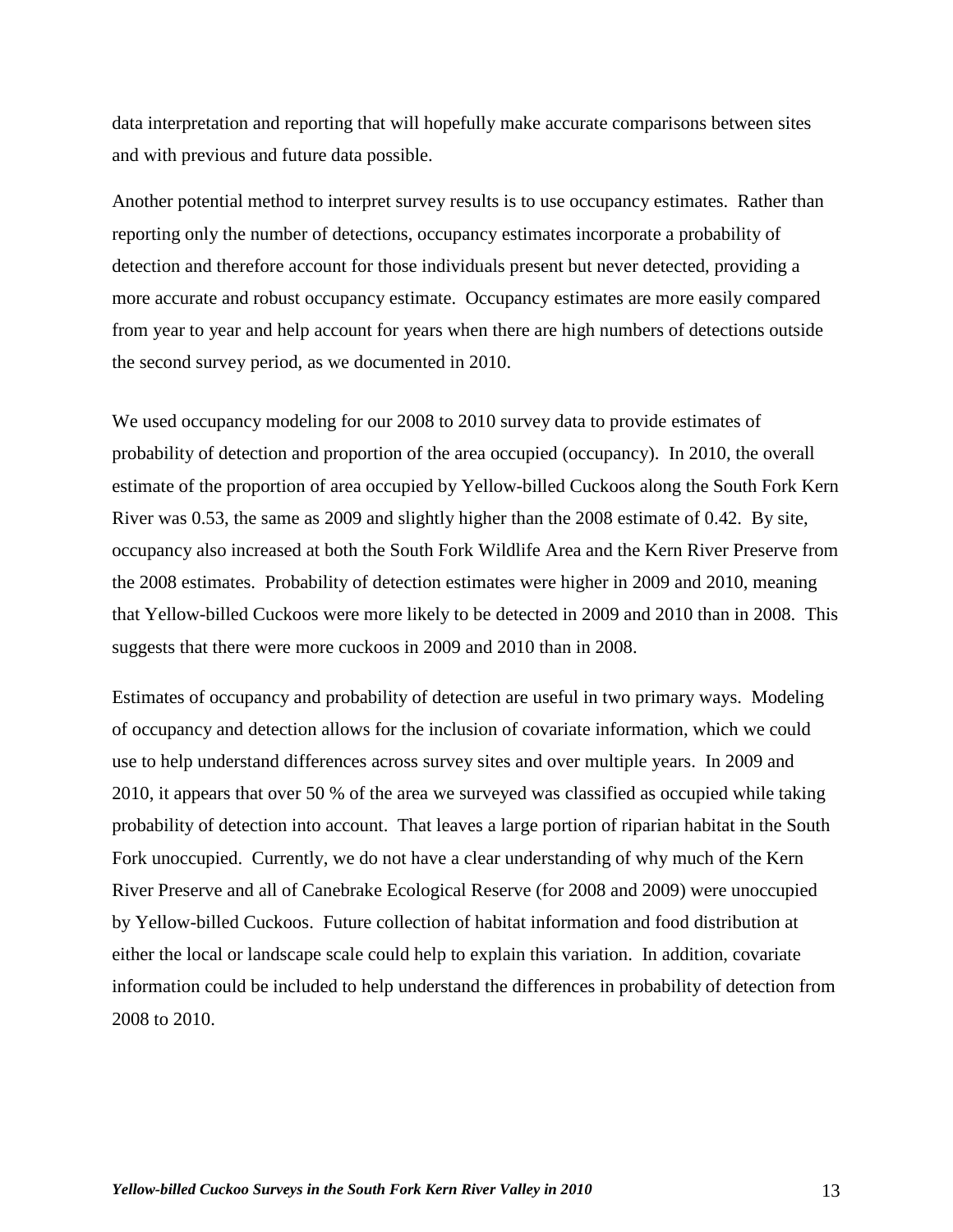Cuckoo distribution within the SFKRV is known to fluctuate from year to year and previous research suggests that as lake levels of Lake Isabella change, so do the locations of breeding Yellow-billed Cuckoos (Laymon and Halterman 1985, 1986, 1990; Laymon and Whitfield 1988; Laymon, et al. 1989, Laymon et al. 1997, Laymon and Williams 1999, 2002). It appears that when lake levels are low, most cuckoos are found in the SFWA. But as lake levels rise, cuckoos move east away from the lake and inhabit more of the KRP. Additionally, when lake levels are kept low for multiple years, the number of Yellow-billed Cuckoos appears to increase. The lake levels were relatively low in 2008 and 2009, and this may help explain the large occurrence of cuckoos in the South Fork Wildlife Area. However, the lake levels were moderate in 2010, but there were about the same number of Cuckoos as 2009. In the SFKRV, the specific characteristics that promote the shift in distribution and the apparent increase in cuckoo numbers remain unknown.

However, the age structure of the habitat may be a possible explanation for the shift in the Yellow-billed Cuckoo distribution in the SFKRV. Recent research on the Lower Colorado River and other areas indicate that Yellow-billed Cuckoos may need a heterogenous mixture of mature and young stands of native trees to fulfill both their foraging and nesting requirements (McNeil et al. 2011). The riparian habitat on the KRP tends to be dominated by older trees (i.e. >25 years old) and doesn't contain many stands of younger trees (i.e. >10 years). In contrast, the SFWA contains stands of multiple ages due to the numerous inundation events that have occurred the past 30 years. Thus, the cuckoos may have shifted into to SFWA due to the presence of both mature and young stands of trees.

#### **CONCLUSIONS AND RECOMMENDATIONS**

The South Fork Kern River Valley continues to be an important area for breeding Yellow-billed Cuckoos. Because local cuckoo populations can fluctuate drastically from one year to the next, continued surveys are vital to understanding its use by Yellow-billed Cuckoo populations. The SFKRV presents a unique opportunity to better understand the habitat characteristics that promote cuckoo occupancy within a relatively small geographic area. Lake Isabella water levels appear to influence local Yellow-billed Cuckoo distribution and numbers, but the exact mechanism (habitat structure, food, availability of nest sites, etc.) by which this occurs remains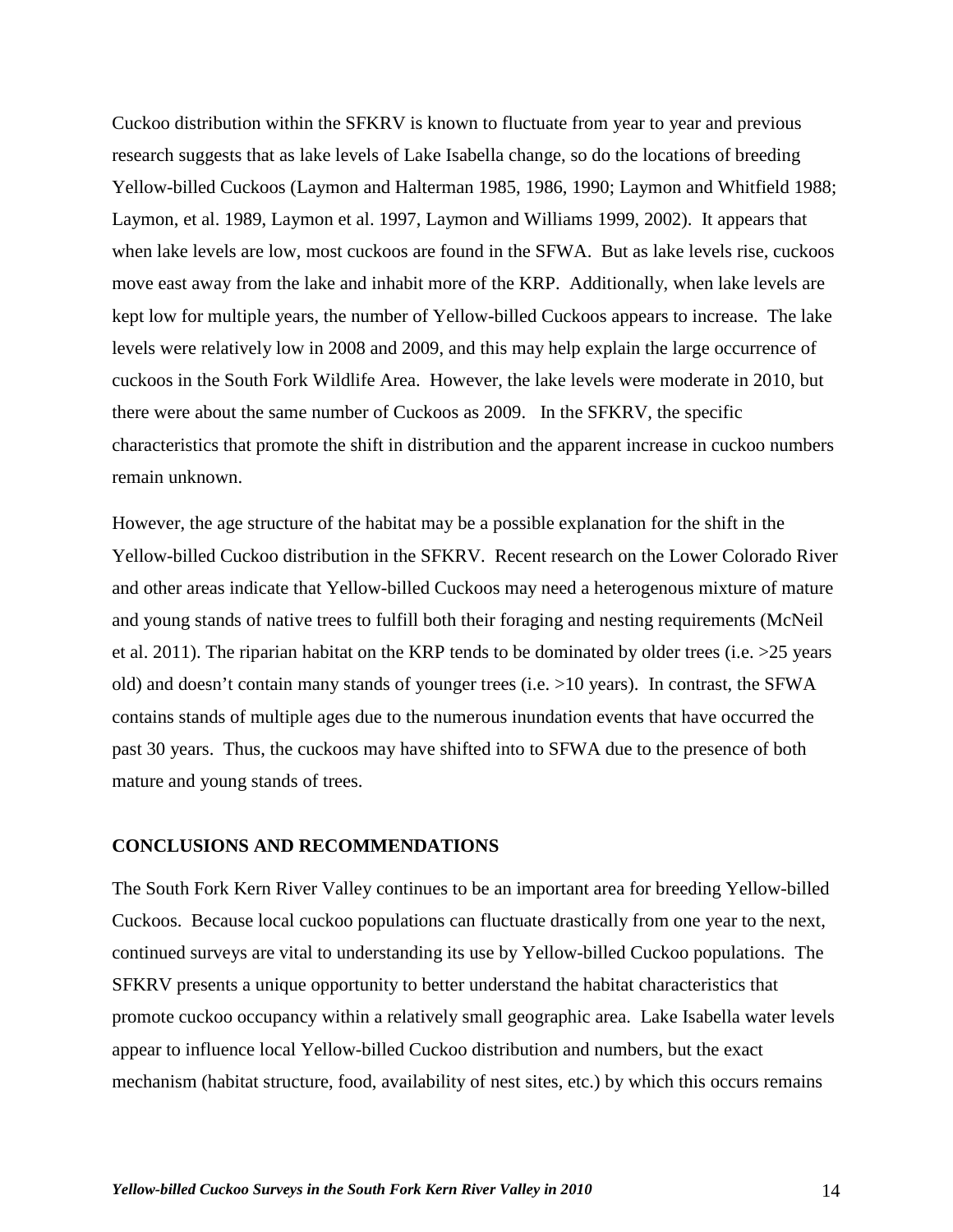unclear. Since lake levels are expected to be kept at somewhat low levels for the next several years, future collection of survey and habitat data could allow us to examine if the numbers of cuckoos will remain high or even increase and what characteristics (i.e. habitat characteristics, food resources, available nesting sites) promote these changes. Detailed home-range analysis using radio telemetry could help us to understand specific habitat requirements and provide insight into utilization of food resources, two Yellow-billed Cuckoo research areas that require further understanding.

#### **ACKNOWLEGDMENTS**

Thank you to the U.S. Fish and Wildlife Service, Sacramento Office, who provided the funding for this research. We especially thank Reed Tollefson and Sean Rowe of Audubon California's Kern River Preserve for logistical support and assistance coordinating research efforts. We appreciate the hard work of Martina Pernicano, Sean Roedl, Nicholas Schmedding and Tim Sneider in assisting with surveys.

#### **LITERATURE CITED**

Gaines, D. and S.A. Laymon. 1984. Decline, status and preservation of the Yellow-billed Cuckoo in California. Western Birds 15:49-80.

Grinnell, J. and A.H. Miller. 1944. The distribution of birds of California. Pac. Coast Avif. 27.

Halterman, M.D. 1991. Distribution and habitat use of the Yellow-billed Cuckoo on the Sacramento River, 1987-1990. Masters Thesis, Calif. State University, Chico.

Halterman M.D. 2002. Surveys and Life History Studies of the Yellow-Billed Cuckoo: Summer 2001. Administrative report to the Bureau of Reclamation, Boulder City office.

Halterman, M.D., D.S. Gilmer, S.A. Laymon, and G.A. Falxa. 2001. Status of the Yellow-billed Cuckoo in California: 1999-2000. Report to the USGS-BRD Dixon Field Station, 6924 Tremont Rd, Dixon, CA 95620.

Halterman, M.D., M.J. Johnson, and J.A. Holmes. 2008. Western Yellow-billed Cuckoo natural history summary and survey methodology. Unpublished draft report, Southern Sierra Research Station, P.O. Box 1316, Weldon, CA 93283.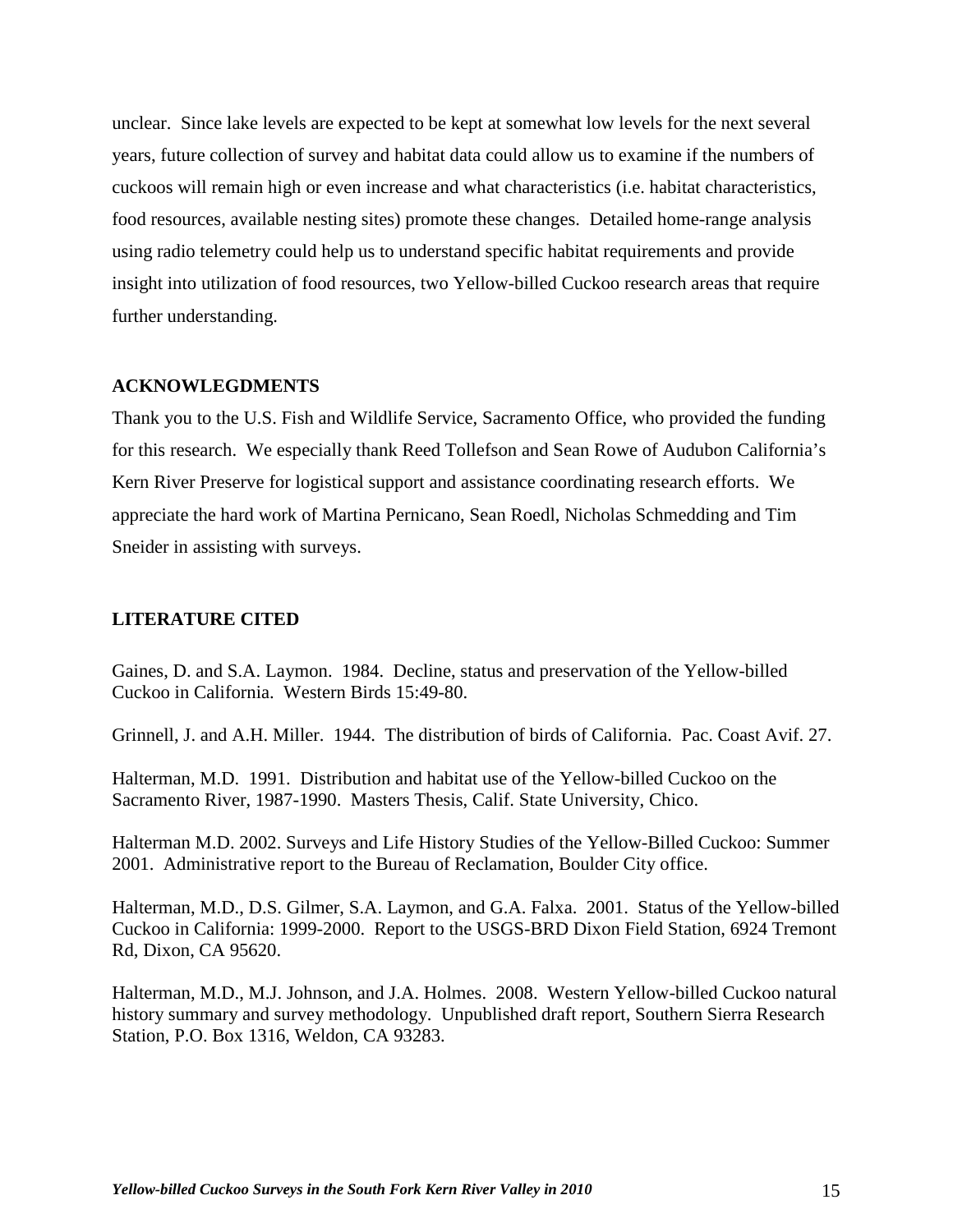Hughes, J.M. 1999. Yellow-billed cuckoo (*Coccyzus americanus*). *In* The Birds of North America, No. 148 (A. Poole and F. Gill, eds.). The Birds of North America, Inc. Philadelphia, PA.

Laymon, S.A. and M.D. Halterman. 1985. Yellow-billed Cuckoos in the Kern River Valley: 1985 population,habitat use, and management recommendations. Unpublished manuscript prepared for the Nature Conservancy, Kern River Preserve, P.O. Box 1662, Weldon, CA 93283.

Laymon, S.A. and M.D. Halterman. 1986. Nesting ecology of the Yellow-billed Cuckoo on the Kern River: 1986. Unpublished manuscript prepared for The Nature Conservancy and California Department of Fish and Game. Non-Game Wildlife Investigations, Endangered Species Section, 1416 9th ST, Sacramento, CA 95814.

Laymon, S.A. and M.D. Halterman. 1987a. Can the western subspecies of Yellow-billed Cuckoo be saved from extinction? West. Birds 18: 19–25.

Laymon, S.A. and M.D. Halterman. 1987b. Distribution and status of the Yellow-billed Cuckoo in California: 1986-1987. Draft Administrative Report, California Department of Fish and Game. Nongame Bird and Mammal Section, Wildlife Management Division, Sacramento, CA.

Laymon, S.A. and M.D. Halterman. 1989. A proposed management plan for Yellow-billed Cuckoos in California. Pages 272-277 *in* D. Abell, Tech. Coord., Proceedings of the California Riparian Systems Conference: protection, management, and restoration for the 1990's. U.S.D.A. Forest Service Gen. Tech. Rep. PSW-110, Berkeley, CA.

Laymon, S.A. and M.D. Halterman. 1990. Distribution and habitat requirements of the Yellowbilled Cuckoo in California. Administrative Report (draft) prepared for The California Nature Conservancy under contract to Stanford Center for Conservation Biology.

Laymon, S.A., M.D. Halterman and T. Gallion. 1989. Nesting ecology of the Yellow-billed Cuckoo on the Kern River: 1989. Unpublished manuscript prepared for The Nature Conservancy and California Department of Fish and Game. Non-Game Wildlife Investigations, Endangered Species Section, 1416 9th St., Sacramento, CA 95814.

Laymon, S.A., and M.J. Whitfield. 1988. Nesting ecology of the Yellow-billed Cuckoo on the Kern River: 1988. Unpublished manuscript prepared for The Nature Conservancy and California Department of Fish and Game. Non-Game Wildlife Investigations, Endangered Species Section, 1416 9th St., Sacramento, CA 95814.

Laymon, S.A., and P.L Williams. 1999. Breeding status of the Yellow-billed Cuckoo in the South Fork Kern River Valley, Kern County, California: Field Season 1999. Prepared for USDA Forest Service, Sequoia National Forest, Kernville, CA.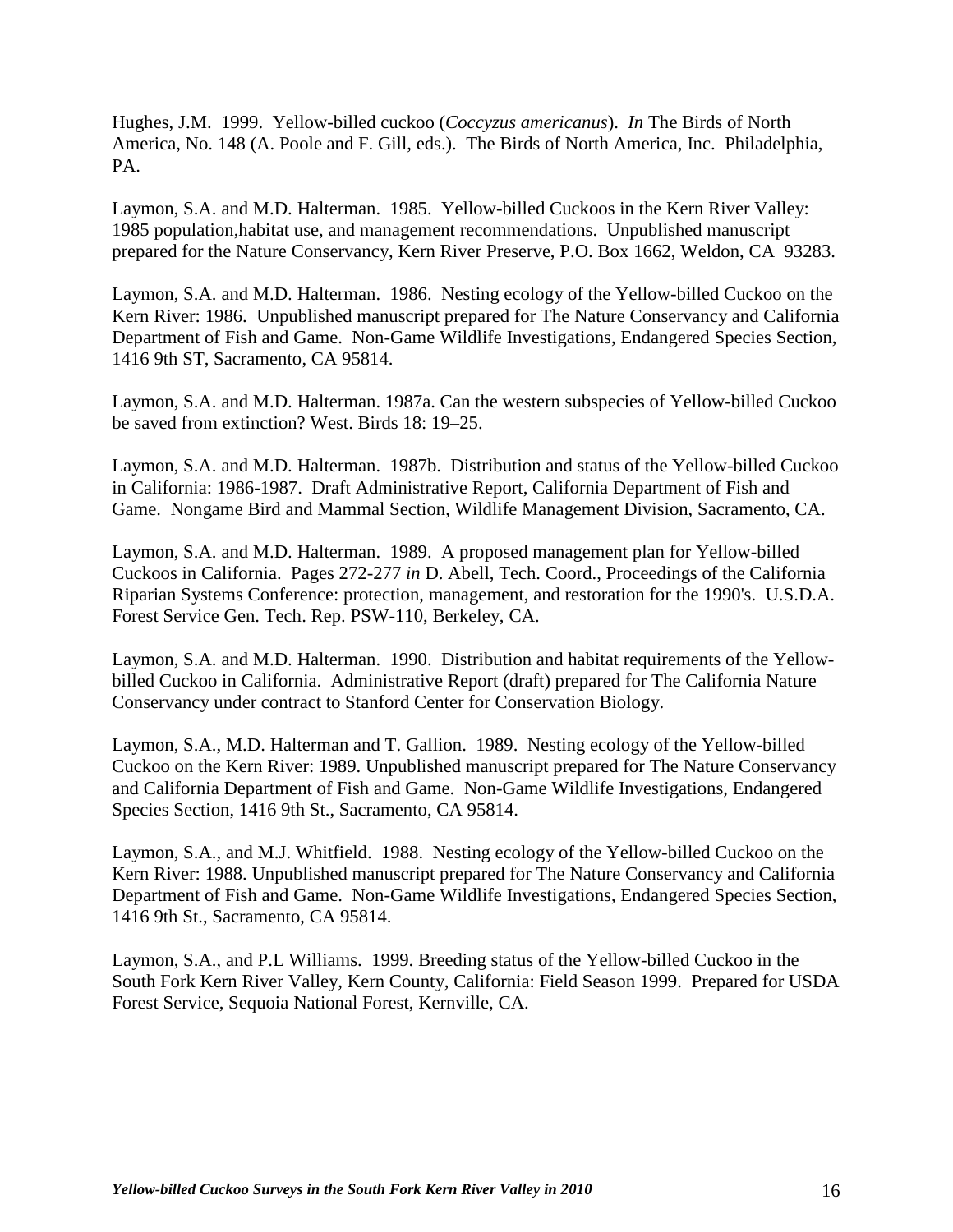Laymon, S. A and P.L. Williams. 2002. Breeding Status of the Yellow-billed Cuckoo in the South Fork Kern River Valley, Kern County, California: Field Season 2001. prepared for USDA Forest Service, Sequoia National Forest, Cannell Meadow Ranger District. Purchase Order #53- 9A23-1-1M14.

Laymon, S.A., P.L Williams, and M.D. Halterman. 1997. Breeding status of the Yellow-billed Cuckoo in the South Fork Kern River Valley, Kern County, California: Summary Report 1985- 1996. Prepared for USDA Forest Service, Sequoia National Forest, Cannell Meadow Ranger District. Challenge Cost-share Grant #92-5-13.

MacKenzie, D.I., J.D. Nichols, J.A. Royle, K.H. Pollock, J.E. Hines and L.L. Bailey. 2005. Occupancy estimation and modeling: inferring patterns and dynamics of species occurrence Elsevier, San Diego, USA.

McNeil, S. E., D. Tracy, J.R. Stanek, J.E. Stanek and M.D. Halterman. 2011. Yellow-billed Cuckoo distribution, abundance and habitat use on the lower Colorado River and tributaries, 2010. Annual report to the U.S. Bureau of Reclamation, Multi-Species Conservation Program, Boulder City NV, by Southern Sierra Research Station.